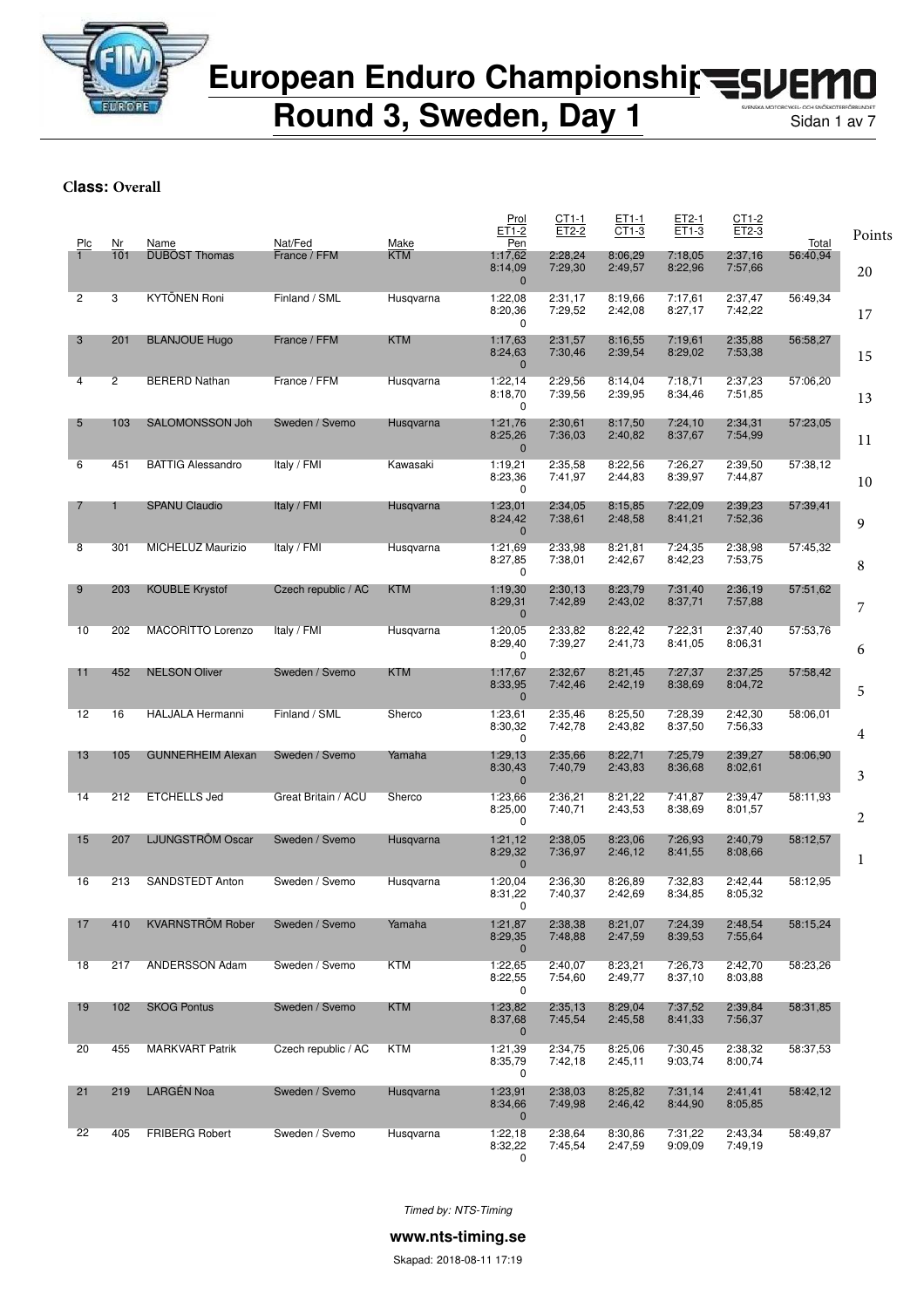

**Round 3, Sweden, Day 1** Sidan 2 av 7

| 23 | 401 | <b>MONTANARI</b> Tommas  | Italy / FMI         | <b>KTM</b> | 1:24,68<br>8:37,19<br>$\mathbf 0$  | 2:36,70<br>7:45,98 | 8:35,56<br>2:47,12 | 7:33,38<br>8:55,11 | 2:40,24<br>8:01,30 | 58:57,26   |
|----|-----|--------------------------|---------------------|------------|------------------------------------|--------------------|--------------------|--------------------|--------------------|------------|
| 24 | 402 | ROSSÉ Jonathan           | Switzerland / FMS   | Yamaha     | 1:22,68<br>8:40,70<br>0            | 2:36,09<br>7:50,94 | 8:28,62<br>2:44,93 | 7:37,95<br>8:55,04 | 2:43,47<br>8:04,38 | 59:04,80   |
| 25 | 454 | <b>HANSSON Rikard</b>    | Sweden / Svemo      | <b>HSQ</b> | 1:28,77<br>8:59,38<br>$\mathbf{0}$ | 2:38,99<br>7:45,71 | 8:34.12<br>2:44,67 | 7:33,68<br>8:48,68 | 2:41,14<br>7:52,01 | 59:07,15   |
| 26 | 206 | KARLSEN Håkon Eng        | Norway / NMF        | Husqvarna  | 1:20,03<br>8:40,51<br>0            | 2:37,36<br>7:45,32 | 8:35,14<br>2:45,79 | 7:35,74<br>8:45,71 | 2:40,31<br>8:23,57 | 59:09,48   |
| 27 | 108 | <b>WENNERLUND Olle</b>   | Sweden / Svemo      | <b>KTM</b> | 1:27,13<br>8:35,06<br>$\mathbf 0$  | 2:40.50<br>7:49,38 | 8:37,54<br>2:47,82 | 7:51,60<br>8:41,95 | 2:43.75<br>7:58,17 | 59:12,90   |
| 28 | 351 | <b>HÁDEK Jirí</b>        | Czech republic / AC | <b>KTM</b> | 1:34,98<br>8:38,96<br>0            | 2:35,47<br>7:52,77 | 8:36,26<br>2:46,10 | 7:40,20<br>8:55,25 | 2:39,88<br>7:58,10 | 59:17.97   |
| 29 | 208 | <b>THERIC Neels</b>      | France / FFM        | Honda      | 1:20,58<br>8:37,30<br>$\mathbf{0}$ | 2:37,70<br>7:48,81 | 8:44,86<br>2:51,15 | 7:35,12<br>8:51,28 | 2:40,68<br>8:11,13 | 59:18.61   |
| 30 | 21  | <b>ADIELSSON Marcus</b>  | Sweden / Svemo      | Yamaha     | 1:21,75<br>8:43,87<br>0            | 2:40,45<br>7:51,68 | 8:36,36<br>2:48,13 | 7:38,17<br>8:49,38 | 2:46,60<br>8:02,79 | 59:19,18   |
| 31 | 14  | <b>JUUPALUOMA Peetu</b>  | Finland / SML       | Husqvarna  | 1:22,90<br>8:45,03<br>$\mathbf 0$  | 2:45,75<br>7:48,45 | 8:40,34<br>2:48,76 | 7:34,26<br>8:49,80 | 2:47,01<br>7:57,02 | 59:19,32   |
| 32 | 109 | <b>WENNERLUND Petter</b> | Sweden / Svemo      | KTM        | 1:25,59<br>8:36,98<br>0            | 2:36,72<br>8:01,05 | 8:26,62<br>2:55,52 | 7:31,94<br>8:53,59 | 2:44,28<br>8:07,09 | 59:19,38   |
| 33 | 104 | <b>HELANDER Eemil</b>    | Finland / SML       | Yamaha     | 1:21,66<br>8:40,30<br>$\mathbf{0}$ | 2:36,88<br>7:55,04 | 8:23,89<br>2:48,30 | 7:34,56<br>8:54,31 | 2:42.29<br>8:26,37 | 59:23,60   |
| 34 | 352 | <b>LARSSON Martin</b>    | Sweden / Svemo      | Husqvarna  | 1:26,93<br>8:43,18<br>0            | 2:37,62<br>7:48,38 | 8:46,03<br>2:45,44 | 7:39,08<br>8:48,40 | 2:44,97<br>8:13,04 | 59:33,07   |
| 35 | 211 | ZIVNÝ Adolf              | Czech republic / AC | <b>KTM</b> | 1:21,71<br>8:44,45<br>$\mathbf 0$  | 2:36,64<br>7:54,51 | 8:39,91<br>2:49,22 | 7:35,76<br>8:51,68 | 2:44,25<br>8:16,27 | 59:34,40   |
| 36 | 463 | <b>BRUIJSTEN Daan</b>    | The Netherlands / K | KTM        | 1:23,20<br>8:42,97<br>0            | 2:40,71<br>7:49,05 | 8:41,32<br>2:51,09 | 7:38,40<br>8:54,25 | 2:51,34<br>8:07,36 | 59:39,69   |
| 37 | 302 | <b>VIERHUIZEN Rik</b>    | The Netherlands / K | <b>KTM</b> | 1:25,35<br>8:39,04<br>$\mathbf{0}$ | 2:41,29<br>7:52,93 | 8:33,82<br>2:51,91 | 7:40,99<br>8:48,00 | 2:46,89<br>8:21,22 | 59:41,44   |
| 38 | 121 | OJANPERÄ Mattias         | Sweden / Svemo      | <b>KTM</b> | 1:25,99<br>8:39,92<br>0            | 2:35,20<br>7:54,53 | 8:29,27<br>2:53,75 | 7:32,46<br>9:11,08 | 2:43,19<br>8:18,21 | 59:43,60   |
| 39 | 122 | <b>CARLSSON Tobias</b>   | Sweden / Svemo      | <b>KTM</b> | 1:25,57<br>8:42,67<br>$\pmb{0}$    | 2:38,11<br>7:52,46 | 8:42,45<br>2:48,72 | 7:35,39<br>8:57,19 | 2:47,89<br>8:16,64 | 59:47,09   |
| 40 | 353 | <b>DOLFING Lucas</b>     | The Netherlands / K | Тm         | 1:24,23<br>8:50,90<br>0            | 2:40,75<br>7:45,86 | 8:51,07<br>2:48,71 | 7:37,39<br>9:00,42 | 2:46,33<br>8:02,50 | 59:48,16   |
| 41 | 115 | <b>ANDERSSON Carl</b>    | Sweden / Svemo      | <b>KTM</b> | 1:23,73<br>8:44,79<br>0            | 2:40.62<br>7:53,44 | 8:41,17<br>2:49,68 | 7:36,22<br>9:00,11 | 2:43,66<br>8:15,50 | 59:48,92   |
| 42 | 453 | <b>CONFORTI Guido</b>    | Italy / FMI         | Husqvarna  | 1:23,74<br>8:47,05<br>0            | 2:39,25<br>7:57,04 | 8:49,85<br>2:49,06 | 7:33.56<br>9:04,85 | 2:42,91<br>8:05,47 | 59:52,78   |
| 43 | 9   | <b>AHLIN Max</b>         | Sweden / Svemo      | Sherco     | 1:24,26<br>8:49,98<br>$\mathbf 0$  | 2:39,07<br>7:57,21 | 8:39,80<br>2:52,60 | 7:40,84<br>8:59,21 | 2:46,89<br>8:08,14 | 59:58,00   |
| 44 | 5   | ALLERS Jan               | Germany / DMSB      | KTM        | 1:23,79<br>8:44,61<br>0            | 2:33.62<br>7:54,41 | 8:50,19<br>2:47,80 | 7:33,38<br>9:25,68 | 2:41,16<br>8:03,61 | 59:58,25   |
| 45 | 466 | LÖFQUIST Franz           | Sweden / Svemo      | Yamaha     | 1:24,78<br>8:47,78<br>$\mathbf 0$  | 2:42,00<br>7:53,53 | 8:46,78<br>2:51,52 | 7:43,15<br>9:00,07 | 2:50,81<br>8:08,57 | 1:00:08,99 |

*Timed by: NTS-Timing*

**www.nts-timing.se**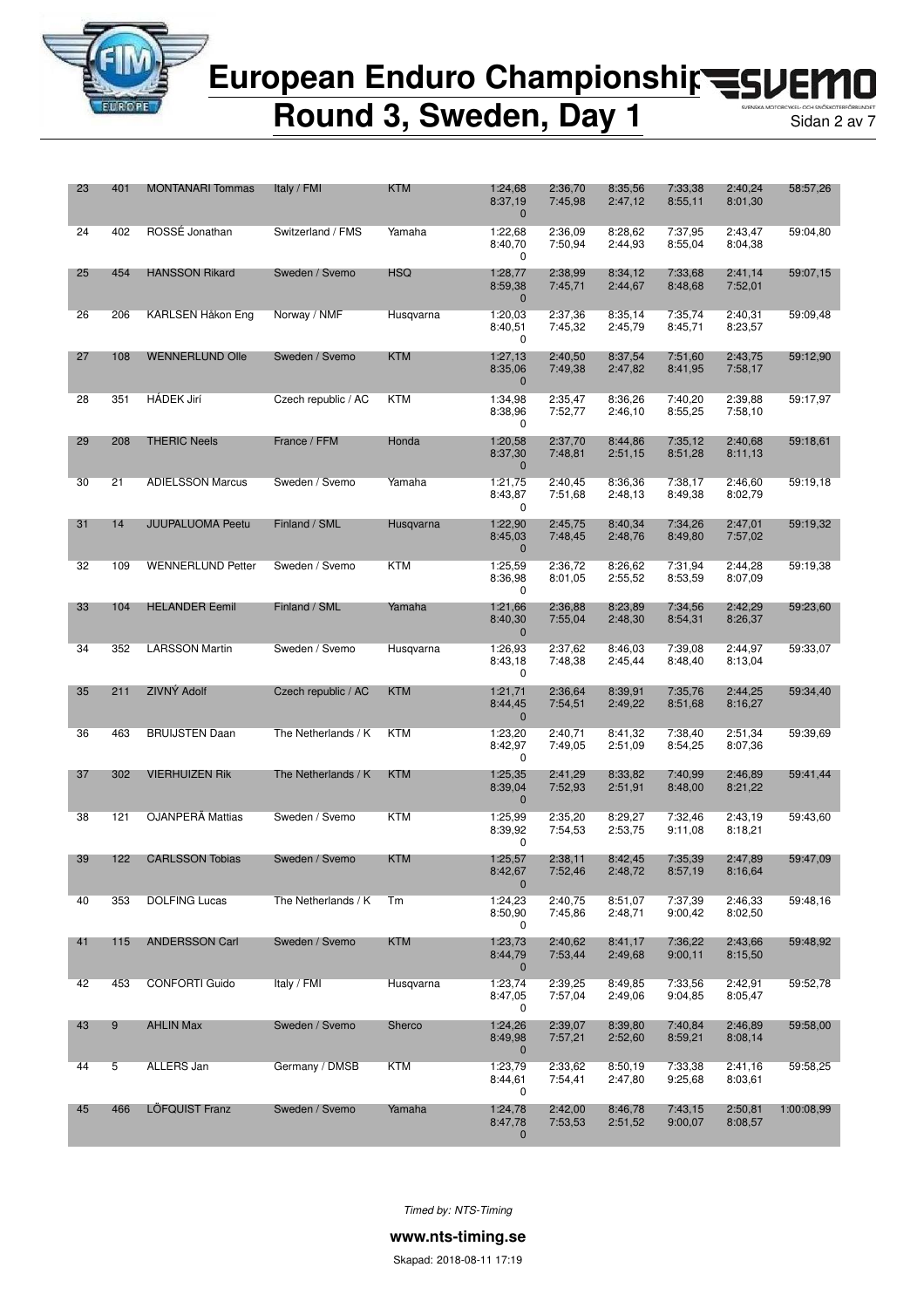

### European Enduro Championshir<br /> **EUROPER** П

**Round 3, Sweden, Day 1** Sidan 3 av 7

| 46 | 34  | <b>MERMIER Pierrick</b>  | France / FFM        | <b>KTM</b>  | 1:26,26<br>8:49,56<br>0            | 2:41,42<br>7:57,13 | 8:37,48<br>2:49,99 | 7:38,78<br>9:06,71 | 2:47,40<br>8:18,08 | 1:00:12,81 |
|----|-----|--------------------------|---------------------|-------------|------------------------------------|--------------------|--------------------|--------------------|--------------------|------------|
| 47 | 11  | <b>KIRJAVAINEN Kosti</b> | Finland / SML       | Sherco      | 1:25,56<br>8:55,75<br>$\mathbf 0$  | 2:42,35<br>7:55,57 | 8:42,53<br>2:50,96 | 7:36.88<br>9:18,55 | 2:44,25<br>8:14,15 | 1:00:26,55 |
| 48 | 127 | GÖTHENBERG Marcu         | Sweden / Svemo      | Husqvarna   | 1:23,27<br>8:44,24<br>0            | 2:40,43<br>7:58,70 | 8:44,91<br>3:09,59 | 7:37,01<br>9:01,55 | 2:46,34<br>8:21,10 | 1:00:27,14 |
| 49 | 8   | <b>FRIEDRICH Robert</b>  | Czech republic / AC | <b>KTM</b>  | 1:24,66<br>8:57,32<br>$\mathbf{0}$ | 2:38,66<br>7:56,33 | 8:40,93<br>2:51,80 | 7:48,82<br>9:08,91 | 2:47,14<br>8:14,55 | 1:00:29,12 |
| 50 | 516 | <b>ERIKSSON Anders</b>   | Sweden / Svemo      | Sherco      | 1:24,48<br>8:48,78<br>0            | 2:45,13<br>8:03,99 | 8:44,76<br>2:51,10 | 7:49,43<br>8:56,94 | 2:47.19<br>8:21,08 | 1:00:32,88 |
| 51 | 126 | <b>MAREK Jakub</b>       | Czech republic / AC | Yamaha      | 1:26,62<br>8:49,52<br>$\mathbf{0}$ | 2:42,39<br>7:57,90 | 8:43,70<br>2:54,12 | 7:42,17<br>9:02,64 | 2:47,66<br>8:28,38 | 1:00:35,10 |
| 52 | 10  | <b>BRACIK Aleksander</b> | Poland / PZM        | Beta        | 1:24,95<br>8:54,38<br>0            | 2:41,11<br>7:55,65 | 8:46,60<br>2:58,97 | 7:33,80<br>9:14,35 | 2:43,91<br>8:26,99 | 1:00:40,71 |
| 53 | 12  | <b>JONASSEN Joachim</b>  | Norway / NMF        | <b>KTM</b>  | 1:28,03<br>8:56,82<br>$\mathbf{0}$ | 2:42,79<br>8:01,57 | 8:55,89<br>2:50,73 | 7:43,43<br>9:07,68 | 2:49,28<br>8:10,46 | 1:00:46,68 |
| 54 | 215 | <b>WAHLSTRÖM Erik</b>    | Sweden / Svemo      | Sherco      | 1:23,45<br>8:53,99<br>0            | 2:38,35<br>8:04,55 | 8:46,53<br>2:53,54 | 7:47,74<br>9:15,68 | 2:43,28<br>8:24,06 | 1:00:51,17 |
| 55 | 461 | <b>BIENE Priit</b>       | Estonia / EMF       | Husqvarna   | 1:25,98<br>9:01,45<br>$\mathbf{0}$ | 2:41,81<br>8:06,59 | 8:47,37<br>2:53,73 | 7:45,53<br>9:09,06 | 2:47,33<br>8:13,86 | 1:00:52,71 |
| 56 | 23  | <b>BULTEN Thijs</b>      | The Netherlands / K | KTM         | 1:26,96<br>9:01,42<br>0            | 2:42,11<br>7:57,78 | 8:55,21<br>2:58,90 | 7:39,93<br>9:11,43 | 2:47,83<br>8:13,12 | 1:00:54,69 |
| 57 | 501 | <b>KRYWULT Sebastian</b> | Poland / PZM        | <b>KTM</b>  | 1:26,49<br>8:53,72<br>$\mathbf{0}$ | 2:40,76<br>8:05,41 | 8:47,88<br>2:50,93 | 7:46,85<br>9:10,00 | 2:47,27<br>8:25,41 | 1:00:54,72 |
| 58 | 31  | <b>WÄRN Lukas</b>        | Sweden / Svemo      | <b>KTM</b>  | 1:24,96<br>9:07,19<br>0            | 2:41,88<br>7:57,96 | 8:59,13<br>2:51,55 | 7:46,26<br>9:11,14 | 2:44,94<br>8:15,31 | 1:01:00,32 |
| 59 | 470 | <b>MULLER Philipp</b>    | Germany / DMSB      | <b>Beta</b> | 1:21,65<br>8:59,18<br>$\mathbf{0}$ | 2:43,66<br>8:07,91 | 8:44,52<br>2:51,18 | 7:50,32<br>9:18,40 | 2:46,75<br>8:18,55 | 1:01:02,12 |
| 60 | 357 | <b>HRONES Jakub</b>      | Czech republic / AC | GasGas      | 1:26,77<br>8:59,89<br>0            | 2:41,30<br>8:01,33 | 8:54,10<br>2:53,34 | 7:53.28<br>9:10,52 | 2:46,60<br>8:17,54 | 1:01:04,67 |
| 61 | 114 | <b>KARLSSON Arvid</b>    | Sweden / Svemo      | Husqvarna   | 1:24,25<br>9:01,18<br>$\mathbf{0}$ | 2:41,98<br>8:08,54 | 8:57,17<br>2:52,16 | 7:42,81<br>9:18,75 | 2:47,31<br>8:18,08 | 1:01:12,23 |
| 62 | 457 | <b>NIJKAMP Robin</b>     | The Netherlands / K | KTM         | 1:23,32<br>9:11,17<br>0            | 2:52,38<br>7:53,81 | 8:53,97<br>2:54,14 | 7:50,13<br>9:14,51 | 2:50,90<br>8:10,76 | 1:01:15,09 |
| 63 | 15  | <b>ANDERSSON Axel</b>    | Sweden / Svemo      | <b>KTM</b>  | 1:25,28<br>9:05,61<br>0            | 2:38,22<br>8:07,46 | 8:46,41<br>2:56,59 | 7:44,76<br>9:17,75 | 2:49,94<br>8:24,28 | 1:01:16,30 |
| 64 | 412 | KLEIN HANEVELD Ba        | The Netherlands / K | Husgvarna   | 1:26,15<br>9:01,33<br>0            | 2:45,52<br>8:02,71 | 9:01,55<br>2:54,64 | 7:45,14<br>9:15,40 | 2:49,78<br>8:14,36 | 1:01:16,58 |
| 65 | 404 | <b>ALLEMAN Sandro</b>    | Switzerland / FMS   | <b>KTM</b>  | 1:24,68<br>9:00,07<br>$\mathbf 0$  | 2:41,49<br>8:06,19 | 8:54,46<br>2:51,19 | 7:51,57<br>9:20,08 | 2:47,10<br>8:25,60 | 1:01:22,43 |
| 66 | 106 | SZUTA Kamil              | Poland / PZM        | <b>KTM</b>  | 1:26,87<br>9:04,29<br>0            | 2:40.36<br>8:01,59 | 8:43,26<br>2:58,63 | 7:38,87<br>9:26,09 | 2:46,85<br>8:40,27 | 1:01:27,08 |
| 67 | 117 | NOHR Håkon               | Norway / NMF        | <b>KTM</b>  | 1:26,22<br>8:59,52<br>$\mathbf 0$  | 2:42,93<br>8:08,21 | 8:53,41<br>2:54,55 | 7:46,44<br>9:16,82 | 2:48,71<br>8:30,63 | 1:01:27,44 |
| 68 | 354 | KUCERA LukáŽ             | Czech republic / AC | <b>KTM</b>  | 1:27,39<br>9:01,93<br>0            | 2:42,06<br>8:02,87 | 8:58,27<br>2:51,61 | 7:50,26<br>9:17,79 | 2:48,76<br>8:27,98 | 1:01:28,92 |

*Timed by: NTS-Timing*

**www.nts-timing.se**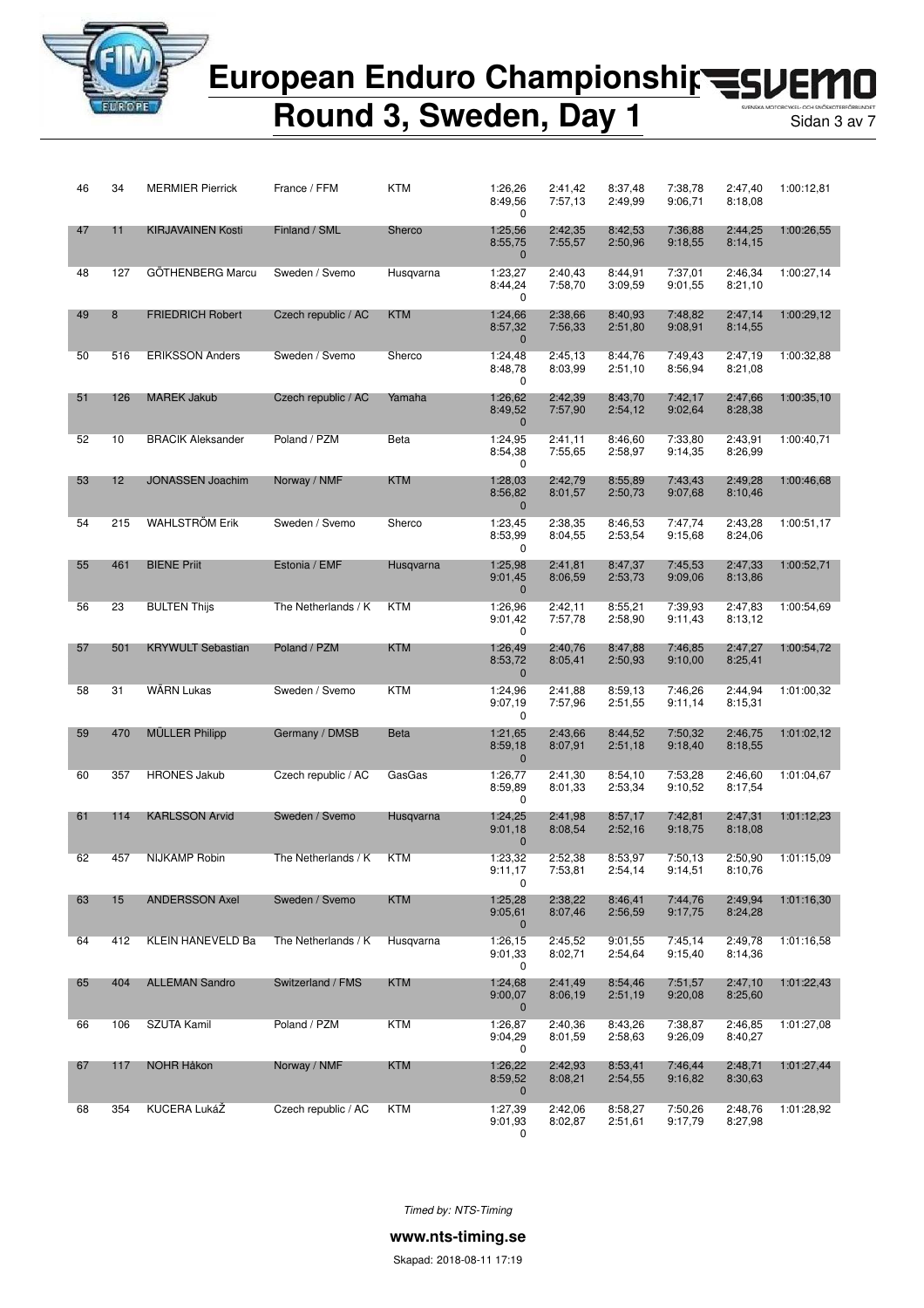

**Round 3, Sweden, Day 1** Sidan 4 av 7

| 69 | 407 | <b>BORAK Marek</b>        | Czech republic / AC | Husqvarna   | 1:24,47<br>9:01,66<br>$\mathbf{0}$ | 2:42,97<br>8:09,18 | 8:54,79<br>2:54,25 | 7:49,53<br>9:22,36 | 2:48,94<br>8:27,18 | 1:01:35,33 |
|----|-----|---------------------------|---------------------|-------------|------------------------------------|--------------------|--------------------|--------------------|--------------------|------------|
| 70 | 303 | <b>ARENDSEN Jan Wille</b> | The Netherlands / K | <b>KTM</b>  | 1:29,09<br>8:59,34<br>0            | 2:45,21<br>7:57,71 | 9:05.30<br>2:53,98 | 7:48.14<br>9:21,71 | 2:50.55<br>8:24,98 | 1:01:36.01 |
| 71 | 111 | <b>BAKLARZ Kacper</b>     | Poland / PZM        | Husqvarna   | 1:26,37<br>9:03,59<br>$\mathbf{0}$ | 2:40,85<br>8:10.03 | 8:54,56<br>2:57,95 | 7:41,16<br>9:24,17 | 2:51,44<br>8:30.09 | 1:01:40,21 |
| 72 | 459 | RAMBOW Nico               | Germany / DMSB      | KTM         | 1:28,32<br>9:05,37<br>0            | 2:44,55<br>8:12,08 | 8:55,52<br>2:55,44 | 7:50,44<br>9:12,78 | 2:55,02<br>8:26,93 | 1:01:46,45 |
| 73 | 32  | ÖSTERBERG Isak            | Sweden / Svemo      | Yamaha      | 1:23.70<br>8:56,54<br>$\mathbf{0}$ | 2:54.31<br>8:15,67 | 8:57,17<br>3:04,27 | 7:47,46<br>9:12,26 | 2:47.90<br>8:27,40 | 1:01:46,68 |
| 74 | 464 | <b>FASTH Linus</b>        | Sweden / Svemo      | Husqvarna   | 1:23,80<br>9:04,29<br>0            | 2:48.04<br>8:15,61 | 8:55,06<br>2:51,64 | 7:50,51<br>9:21,98 | 2:57,04<br>8:21,34 | 1:01:49,31 |
| 75 | 460 | <b>ISOPP Manuel</b>       | Austria / AMF       | Husqvarna   | 1:24,40<br>8:58,27<br>$\mathbf{0}$ | 2:42,42<br>8:11,75 | 8:49,96<br>3:01,25 | 7:53,78<br>9:25,29 | 2:49,91<br>8:33,43 | 1:01:50,46 |
| 76 | 504 | PUOTSAARI Juha            | Finland / SML       | KTM         | 1:28,20<br>9:02,96<br>0            | 2:45,38<br>8:14,87 | 8:53,44<br>2:53,04 | 7:53,97<br>9:18,96 | 2:48,75<br>8:35,56 | 1:01:55,13 |
| 77 | 355 | <b>HELBIG Gerrit</b>      | Germany / DMSB      | <b>KTM</b>  | 1:27,53<br>9:13,61<br>$\mathbf{0}$ | 2:40,42<br>8:06,84 | 9:05,54<br>2:53,04 | 7:50.93<br>9:25,53 | 2:47,78<br>8:26,27 | 1:01:57,49 |
| 78 | 413 | <b>SVENSSON Andreas</b>   | Sweden / Svemo      | Yamaha      | 1:22,80<br>8:59.18<br>0            | 2:42,48<br>8:05,87 | 8:50,43<br>3:08,12 | 7:48,27<br>9:33,00 | 3:04,07<br>8:23,48 | 1:01:57.70 |
| 79 | 33  | STRÅLIN Sebastian         | Sweden / Svemo      | Husgvarna   | 1:30,20<br>9:02,64<br>$\mathbf{0}$ | 2:52,06<br>8:11,01 | 8:59,89<br>2:55,50 | 7:51,66<br>9:22,82 | 2:49,39<br>8:29,32 | 1:02:04,49 |
| 80 | 123 | <b>VON SCHANTZ Willia</b> | Sweden / Svemo      | KTM         | 1:27,09<br>9:03,30<br>0            | 2:46,99<br>8:15,15 | 9:05,36<br>2:57,29 | 7:49.65<br>9:13,09 | 2:51,91<br>8:35,17 | 1:02:05,00 |
| 81 | 408 | <b>WISS Robin</b>         | Sweden / Svemo      | Yamaha      | 1:25,47<br>9:15,82<br>$\mathbf{0}$ | 2:42,54<br>8:09,53 | 8:54,26<br>2:56,23 | 7:53,78<br>9:28,52 | 2:50,03<br>8:29,32 | 1:02:05,50 |
| 82 | 124 | <b>ANDERLUND Felix</b>    | Sweden / Svemo      | <b>KTM</b>  | 1:26,54<br>9:08,03<br>0            | 2:42,37<br>8:04,26 | 8:59,77<br>2:59,75 | 7:59.43<br>9:19,61 | 2:51,61<br>8:38,23 | 1:02:09.60 |
| 83 | 224 | <b>MÜLLER Maximilian</b>  | Germany / DMSB      | <b>Beta</b> | 1:24,29<br>9:07,90<br>$\mathbf{0}$ | 2:39,22<br>8:08,58 | 8:54,72<br>2:55,41 | 7:51,92<br>9:27,68 | 2:54,03<br>8:46,81 | 1:02:10,56 |
| 84 | 465 | <b>GUSTAVSSON Emil</b>    | Sweden / Svemo      | Husqvarna   | 1:25,73<br>9:05,48<br>0            | 2:43,99<br>8:13,72 | 8:53,14<br>2:57,06 | 7:53,94<br>9:34,64 | 2:49.55<br>8:34,80 | 1:02:12,05 |
| 85 | 502 | PAAVOLA Mika              | Finland / SML       | Husqvarna   | 1:27,51<br>8:59,57                 | 2:57.34<br>8:10,53 | 9:02,28<br>2:57,34 | 8:01.85<br>9:13,57 | 2:54,02<br>8:28,82 | 1:02:12.83 |
| 86 | 503 | MUKKALA Janne             | Finland / SML       | KTM         | 1:26,68<br>9:05,99<br>0            | 2:48,35<br>8:14,14 | 8:58,87<br>3:01,08 | 7:54,18<br>9:23,74 | 2:51,87<br>8:37,78 | 1:02:22,68 |
| 87 | 409 | <b>SCHUBERT Maik</b>      | Germany / DMSB      | <b>KTM</b>  | 1:26,19<br>9:08,39<br>$\mathbf 0$  | 2:46,06<br>8:17,49 | 9:00,53<br>2:54,92 | 7:56,33<br>9:27,81 | 2:50,16<br>8:35,37 | 1:02:23,25 |
| 88 | 22  | <b>BERGSTRÖM Lucas</b>    | Sweden / Svemo      | Husgvarna   | 1:27,07<br>9:31,31<br>0            | 2:42,58<br>8:15,41 | 8:52,25<br>2:59,32 | 7:46.19<br>9:24,18 | 2:59,82<br>8:29,81 | 1:02:27,94 |
| 89 | 406 | <b>BRACIK Rafal</b>       | Poland / PZM        | <b>KTM</b>  | 1:26,50<br>9:11,86<br>$\mathbf 0$  | 2:43,63<br>8:17,00 | 9:00,65<br>2:58,18 | 7:50,52<br>9:36,71 | 2:50,99<br>8:36,20 | 1:02:32,24 |
| 90 | 505 | KIEDROWSKI Sven           | Germany / DMSB      | Husqvarna   | 1:26,09<br>9:20,07<br>0            | 2:46,45<br>8:17,42 | 9:17,81<br>2:57,19 | 8:02,03<br>9:27,48 | 2:52,63<br>8:40,48 | 1:03:07,65 |
| 91 | 220 | <b>JANSSON Sebastian</b>  | Sweden / Svemo      | Husqvarna   | 1:27,17<br>9:07,61<br>$\mathbf{0}$ | 2:45,23<br>8:16,21 | 9:11,64<br>2:59,61 | 8:03,41<br>9:38,01 | 2:47,86<br>8:52,63 | 1:03:09,38 |

*Timed by: NTS-Timing*

**www.nts-timing.se**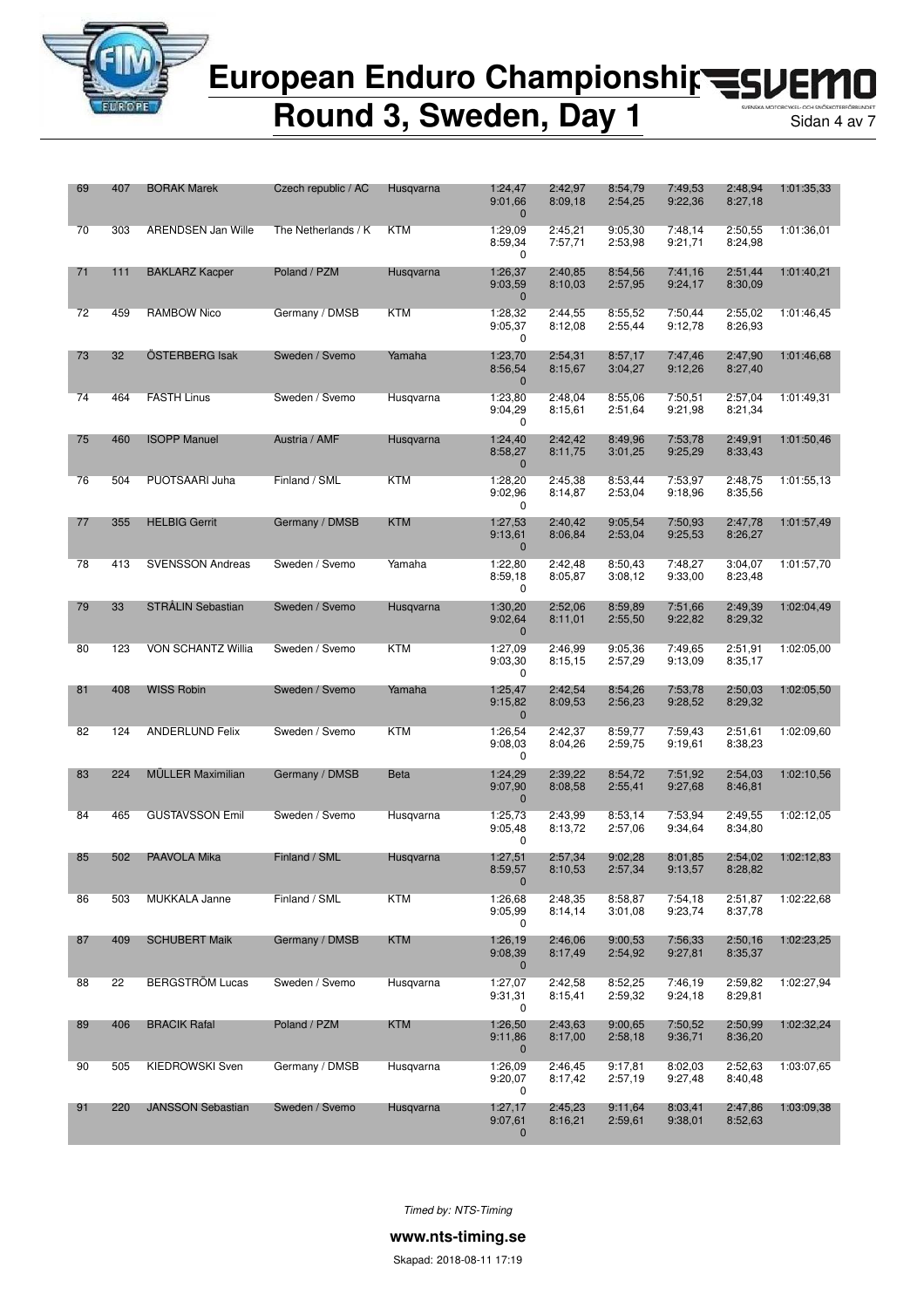

### European Enduro Championshir<br /> **EUROPED** П

**Round 3, Sweden, Day 1** Sidan 5 av 7

| 92  | 411 | <b>GUNNERHEIM Felix</b>  | Sweden / Svemo      | <b>KTM</b>  | 1:29,89<br>9:13,86<br>0            | 2:49,72<br>8:28.69 | 9:04,74<br>3:00,37 | 7:56.96<br>9:36,51  | 2:53,07<br>8:42,28 | 1:03:16,09 |
|-----|-----|--------------------------|---------------------|-------------|------------------------------------|--------------------|--------------------|---------------------|--------------------|------------|
| 93  | 125 | <b>ENGBERG Robert</b>    | Sweden / Svemo      | Husqvarna   | 1:28,03<br>9:14,31<br>$\mathbf{0}$ | 2:54,30<br>8:15,83 | 9:10,01<br>3:03,93 | 8:00.83<br>9:31,06  | 2:54,11<br>8:46,34 | 1:03:18,75 |
| 94  | 17  | <b>NUUTTINEN Tino</b>    | Finland / SML       | <b>TM</b>   | 1:29,11<br>9:24,63<br>0            | 2:44,36<br>8:20,15 | 9:11,75<br>2:59,04 | 7:56,31<br>9:41,32  | 2:50,96<br>8:41,18 | 1:03:18.81 |
| 95  | 35  | <b>KARLÉN Tobias</b>     | Sweden / Svemo      | Husqvarna   | 1:30,00<br>9:15,73<br>$\mathbf{0}$ | 2:43,06<br>8:21,58 | 9:11,73<br>2:57,02 | 7:59,64<br>9:40,15  | 2:50,19<br>8:52,07 | 1:03:21,17 |
| 96  | 403 | <b>RIEDEL Robert</b>     | Germany / DMSB      | <b>KTM</b>  | 1:30,53<br>9:23,06<br>0            | 2:45,34<br>8:15,63 | 9:08,07<br>3:00,35 | 7:55,50<br>9:37,54  | 3:04,13<br>8:45,70 | 1:03:25,85 |
| 97  | 28  | <b>ROSENDAL Anton</b>    | Sweden / Svemo      |             | 1:33,84<br>9:19,46<br>$\mathbf{0}$ | 2:47,43<br>8:20,25 | 9:20.50<br>3:01,41 | 8:06,13<br>9:40,10  | 2:56,42<br>8:34,24 | 1:03:39,78 |
| 98  | 113 | <b>HOLUB Lukas</b>       | Czech republic / AC | Sherco      | 1:27,21<br>9:18,37<br>0            | 2:42,30<br>8:29,46 | 9:12,45<br>2:58,76 | 7:55.50<br>9:46,56  | 2:48,30<br>9:00,88 | 1:03:39,79 |
| 99  | 356 | <b>VESTLING Pontus</b>   | Sweden / Svemo      | <b>Beta</b> | 1:26,18<br>9:16,51<br>$\mathbf{0}$ | 2:49,31<br>8:14,93 | 9:12,14<br>3:12,45 | 8:11,32<br>9:38,65  | 3:04,40<br>8:35,60 | 1:03:41,49 |
| 100 | 508 | <b>ANDERSSON Patrik</b>  | Sweden / Svemo      | <b>KTM</b>  | 1:30,87<br>9:19,46<br>0            | 2:45.54<br>8:24,69 | 9:11.74<br>3:02,79 | 8:05,93<br>9:40,34  | 2:54,77<br>8:46,77 | 1:03:42,90 |
| 101 | 551 | <b>KÄRKKÄINEN Sanna</b>  | Finland / SML       | <b>KTM</b>  | 1:29,21<br>9:25,00<br>$\mathbf{0}$ | 2:53,86<br>8:23,85 | 9:12,60<br>3:03,35 | 8:10,07<br>9:40,99  | 3:00,65<br>8:38,60 | 1:03:58,18 |
| 102 | 307 | <b>GEHLERT Alexander</b> | Germany / DMSB      | <b>KTM</b>  | 1:27,20<br>9:20,81<br>0            | 2:46,06<br>8:27,40 | 9:05.79<br>3:04,28 | 8:10.10<br>9:46,06  | 2:57,37<br>9:00,58 | 1:04:05.65 |
| 103 | 525 | <b>BERGLUND Roger</b>    | Sweden / Svemo      | <b>KTM</b>  | 1:27,00<br>9:18,67<br>$\mathbf{0}$ | 2:54,50<br>8:38,55 | 9:08,50<br>3:05,41 | 8:10,33<br>9:38,11  | 2:57,68<br>8:52,64 | 1:04:11,39 |
| 104 | 120 | <b>MOILANEN Marcus</b>   | Sweden / Svemo      | Husqvarna   | 1:32,62<br>9:18,24<br>0            | 2:49,44<br>8:29,19 | 9:23,72<br>3:03,46 | 8:03,77<br>9:44,90  | 2:56,49<br>9:07,34 | 1:04:29,17 |
| 105 | 30  | <b>WOLFF Oskar</b>       | Germany / DMSB      | Husqvarna   | 1:30,79<br>9:37,60<br>$\mathbf{0}$ | 2:50,60<br>8:26,20 | 9:13,77<br>3:08,85 | 7:59,50<br>9:59,63  | 2:57,27<br>8:47,03 | 1:04:31,24 |
| 106 | 359 | MALMROS Jonnie           | Sweden / Svemo      | <b>KTM</b>  | 1:31,90<br>9:26,38<br>0            | 2:48,07<br>8:24,40 | 9:33,22<br>3:06,01 | 8:06,34<br>9:46,65  | 3:00,04<br>8:50,44 | 1:04:33,45 |
| 107 | 222 | <b>GRÖNSLETT Martin</b>  | Sweden / Svemo      | <b>Beta</b> | 1:28,45<br>9:33,88<br>$\mathbf{0}$ | 2:48,89<br>8:25,23 | 9:28,58<br>3:00,57 | 8:06,95<br>9:50,92  | 2:57,66<br>8:57,52 | 1:04:38,65 |
| 108 | 25  | <b>HENBERG Dennis</b>    | Sweden / Svemo      | Sherco      | 1:31,50<br>9:29.40<br>0            | 2:53,15<br>8:32,94 | 9:20,48<br>3:03.82 | 8:14,94<br>9:44.24  | 2:57,67<br>8:51,08 | 1:04:39,22 |
| 109 | 119 | <b>BURUD Kevin</b>       | Norway / NMF        | Yamaha      | 1:26,11<br>8:44,91<br>4:00         | 2:41,15<br>8:21,07 | 8:39,14<br>2:51,31 | 7:39,65<br>9:10,89  | 2:44,94<br>8:23,14 | 1:04:42,31 |
| 110 | 565 | <b>KARLSSON Emelie</b>   | Sweden / Svemo      | <b>TBA</b>  | 1:33,05<br>9:20,08<br>0            | 2:53,15<br>8:42,26 | 9:30.65<br>3:05,76 | 8:12,66<br>9:45,47  | 2:58,13<br>8:48,51 | 1:04:49,72 |
| 111 | 24  | <b>GÖRL Hampus</b>       | Sweden / Svemo      | <b>KTM</b>  | 1:34,68<br>9:28,98<br>$\mathbf{0}$ | 2:52,51<br>8:24,62 | 9:36,67<br>3:05,60 | 8:05,13<br>10:00,80 | 2:54,32<br>8:47,98 | 1:04:51,29 |
| 112 | 509 | <b>KALLIOINEN Arto</b>   | Finland / SML       | KTM         | 1:33,27<br>9:30.88<br>0            | 3:00,97<br>8:34,04 | 9:17,56<br>3:05,78 | 8:10,37<br>9:40,88  | 2:58,36<br>9:06,35 | 1:04:58,46 |
| 113 | 522 | <b>PERSSON Mikael</b>    | Sweden / Svemo      | KTM         | 1:30,61<br>9:27,33<br>$\mathbf 0$  | 2:57,27<br>8:40,07 | 9:23,68<br>3:08,24 | 8:18,28<br>9:45,47  | 3:01,46<br>9:06,19 | 1:05:18,60 |
| 114 | 20  | ASK Herman Aaslesta      | Norway / NMF        | KTM         | 1:29,50<br>9:37,25<br>0            | 2:53,40<br>8:28,97 | 9:36,88<br>3:11,37 | 8:14,19<br>10:10,95 | 3:04,32<br>8:58,15 | 1:05:44,98 |

*Timed by: NTS-Timing*

**www.nts-timing.se**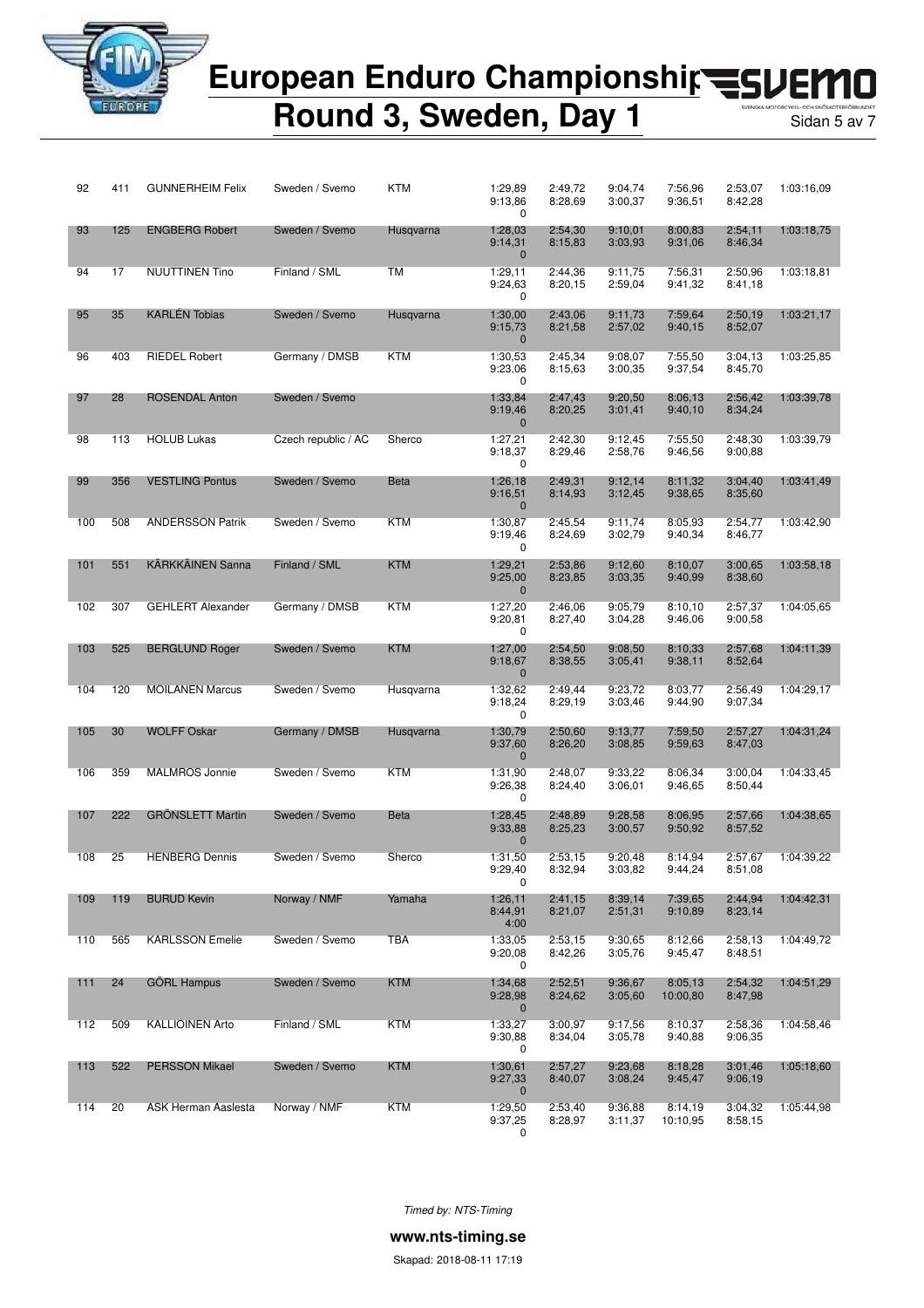

**Round 3, Sweden, Day 1** Sidan 6 av 7

| 115 | 553 | <b>BERZELIUS Hanna</b>    | Sweden / Svemo      | Husqvarna  | 1:34,64<br>9:25,57<br>$\mathbf 0$   | 2:52,65<br>8:39,58 | 9:19,52<br>3:08,59  | 8:13,92<br>9:50,54  | 3:11,63<br>9:32,61 | 1:05:49,25 |
|-----|-----|---------------------------|---------------------|------------|-------------------------------------|--------------------|---------------------|---------------------|--------------------|------------|
| 116 | 18  | <b>COLES Alfie</b>        | Great Britain / ACU | Husqvarna  | 1:31,74<br>9:23,77<br>0             | 2:53,67<br>8:50,28 | 9:19.36<br>3:22,23  | 8:06,75<br>10:10,99 | 3:00.29<br>9:12,94 | 1:05:52,02 |
| 117 | 506 | <b>ENJALA Santeri</b>     | Finland / SML       | Honda      | 1:29,52<br>9:30,10<br>$\mathbf 0$   | 3:00.91<br>8:46,01 | 9:19,17<br>3:09,39  | 8:18,18<br>10:12,28 | 2:59.65<br>9:07,85 | 1:05:53,06 |
| 118 | 358 | KÖLBACH Tom               | Germany / DMSB      | Beta       | 1:39,78<br>9:39,19<br>0             | 2:54,19<br>8:45,24 | 9:35,07<br>3:08,61  | 8:19,00<br>9:55,21  | 3:09,81<br>9:06,09 | 1:06:12,19 |
| 119 | 527 | <b>FROSTAD Gjermund</b>   | Norway / NMF        | Husqvarna  | 1:27,98<br>9:46,17<br>$\mathbf 0$   | 2:53,83<br>8:36,30 | 9:59.62<br>3:11,37  | 8:22,64<br>10:13,49 | 3:00.30<br>9:02,75 | 1:06:34,45 |
| 120 | 511 | <b>WIBERG Mikael</b>      | Sweden / Svemo      | Husqvarna  | 1:29,12<br>9:44,81<br>0             | 2:51,76<br>8:45,83 | 9:32,94<br>3:09,93  | 8:36,24<br>10:16,55 | 3:01.40<br>9:17,66 | 1:06:46,24 |
| 121 | 512 | <b>LINDROOS Pasi</b>      | Finland / SML       | <b>KTM</b> | 1:31,80<br>9:48,71<br>$\mathbf 0$   | 2:54,33<br>8:39,86 | 9:46,72<br>3:11,80  | 8:19,31<br>10:25,05 | 3:01,51<br>9:09.19 | 1:06:48.28 |
| 122 | 529 | <b>HOLMEN Anders</b>      | Norway / NMF        | KTM        | 1:31,23<br>9:50,98<br>0             | 2:54,62<br>8:43,53 | 9:37,72<br>3:11,61  | 8:30,94<br>10:07,23 | 3:09,94<br>9:18,85 | 1:06:56,65 |
| 123 | 513 | <b>ELM Olle</b>           | Sweden / Svemo      | <b>KTM</b> | 1:32,52<br>10:01.42<br>$\mathbf 0$  | 2:58,56<br>8:53,50 | 9:34,42<br>3:08,64  | 8:20,45<br>10:16,89 | 3:00,70<br>9:20,95 | 1:07:08,05 |
| 124 | 528 | <b>GUSTAVSSON Kim</b>     | Sweden / Svemo      | Husqvarna  | 1:32,68<br>9:34,81<br>0             | 3:05,65<br>8:36,42 | 10:04,07<br>3:26,99 | 8:28,01<br>10:21,10 | 3:03,86<br>8:56,42 | 1:07:10,01 |
| 125 | 552 | <b>KLINK Nina</b>         | The Netherlands / K | <b>KTM</b> | 1:35,37<br>9:57,56<br>$\mathbf{0}$  | 2:56,36<br>9:00,16 | 9:41,17<br>3:12,94  | 8:23,41<br>10:11,14 | 3:02,93<br>9:21,81 | 1:07:22,85 |
| 126 | 523 | <b>WESTIN Pelle</b>       | Sweden / Svemo      | KTM        | 1:33,24<br>9:51,29<br>0             | 2:59,04<br>8:48,06 | 9:41,15<br>3:12,34  | 8:29.89<br>10:18,97 | 3:08,11<br>9:25,74 | 1:07:27,83 |
| 127 | 519 | <b>KÅBERG Emil</b>        | Sweden / Svemo      | <b>KTM</b> | 1:33,83<br>9:49,58<br>$\mathbf 0$   | 3:06,20<br>8:42,91 | 9:28,17<br>3:30,64  | 8:28,64<br>9:57,88  | 3:04,34<br>9:46,56 | 1:07:28,75 |
| 128 | 557 | <b>HOLMES Nieve</b>       | Great Britain / ACU | Sherco     | 1:36,76<br>9:52,45<br>0             | 3:00.53<br>8:51,57 | 9:46.59<br>3:19,73  | 8:33,79<br>10:31,61 | 3:07,22<br>9:14,88 | 1:07:55,13 |
| 129 | 555 | <b>REIMANDER Martina</b>  | Sweden / Svemo      | <b>KTM</b> | 1:33,59<br>10:01,19<br>$\mathbf{0}$ | 2:56,73<br>8:53,42 | 9:45,64<br>3:14,85  | 8:44,60<br>10:29,53 | 3:03,59<br>9:14,34 | 1:07:57,48 |
| 130 | 29  | <b>TOUKOLA Niko</b>       | Finland / SML       | ТM         | 1:28,89<br>9:42,63<br>2:00          | 3:00,11<br>8:30,79 | 9:31,37<br>3:02,40  | 8:24,79<br>10:05.02 | 3:04.75<br>9:08,14 | 1:07:58,89 |
| 131 | 554 | <b>ELVIN Amanda</b>       | Sweden / Svemo      | Husqvarna  | 1:33,28<br>9:53,66                  | 3:01,27<br>8:53,99 | 9:52,01<br>3:17,72  | 8:38,40<br>10:27,21 | 3:10.99<br>9:15,35 | 1:08:03,88 |
| 132 | 526 | <b>WOLTER Thomas</b>      | Germany / DMSB      | KTM        | 1:33,75<br>10:15,45<br>0            | 2:57,91<br>8:53.19 | 9:58,75<br>3:16,46  | 8:41,81<br>10:36,95 | 3:04,66<br>9:33,31 | 1:08:52,24 |
| 133 | 514 | <b>ANDERSSON Christer</b> | Sweden / Svemo      | KTM        | 1:37,33<br>10:08,18<br>$\bf{0}$     | 3:00,85<br>8:50,37 | 10:00,78<br>3:17,25 | 8:32,56<br>10:55,74 | 3:05,69<br>9:27,08 | 1:08:55,83 |
| 134 | 510 | HOLY David                | Czech republic / AC | <b>KTM</b> | 1:32,07<br>9:55,55<br>0             | 3:00,77<br>9:17,70 | 9:54,65<br>3:12,16  | 8:42,32<br>10:33,78 | 3:06,89<br>9:50,96 | 1:09:06,85 |
| 135 | 518 | <b>JOHANSSON Daniel</b>   | Sweden / Svemo      | Sherco     | 1:45,19<br>10:11,59<br>$\mathbf 0$  | 3:04,07<br>9:00,82 | 9:53,59<br>3:18,68  | 8:46,92<br>10:41,27 | 3:08,67<br>9:24,35 | 1:09:15,15 |
| 136 | 517 | <b>NYHOLM Anders</b>      | Sweden / Svemo      | Beta       | 1:33,90<br>10:13,65<br>0            | 3:04,71<br>9:05,51 | 9:54,96<br>3:18,31  | 8:38,34<br>10:38,81 | 3:29,25<br>9:41,74 | 1:09:39.18 |
| 137 | 556 | <b>ROSSAT Audrey</b>      | France / FFM        | Husqvarna  | 1:33,83<br>10:21,87<br>$\mathbf 0$  | 3:00,95<br>9:04,07 | 10:09,87<br>3:18,38 | 8:51,19<br>10:52,33 | 3:11,99<br>9:39,64 | 1:10:04,12 |

*Timed by: NTS-Timing*

**www.nts-timing.se**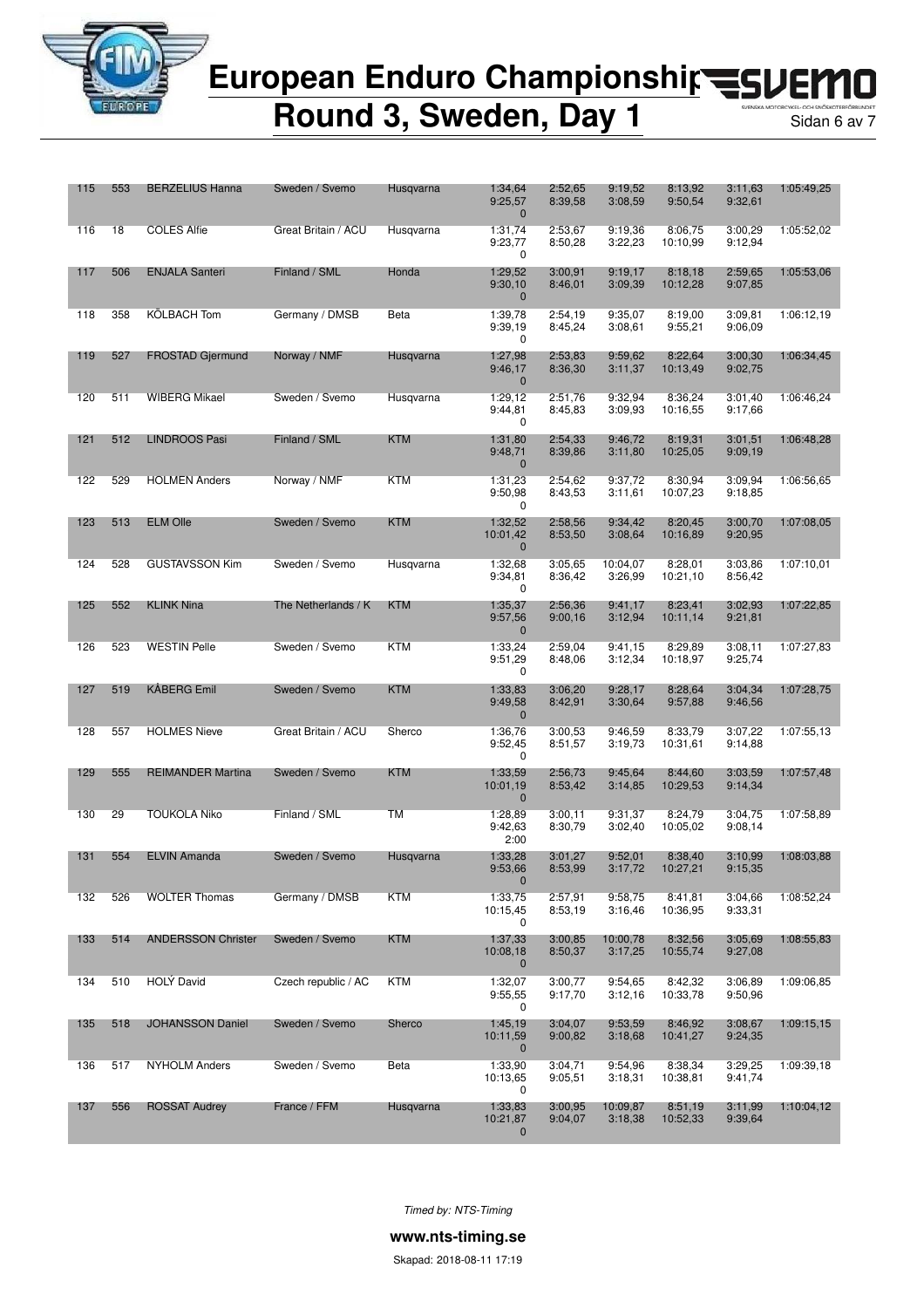

### **Round 3, Sweden, Day 1** Sidan 7 av 7

| 138 | 458 | <b>KUCHARSKI Jakub</b>   | Poland / PZM        | <b>KTM</b> | 1:29,14<br>9:39,10<br>7:00          | 2:37,48<br>8:00.28  | 8:43,24<br>2:59,39  | 7:43,26<br>10:48,77  | 2:42,55<br>8:54,00  | 1:10:37,21     |
|-----|-----|--------------------------|---------------------|------------|-------------------------------------|---------------------|---------------------|----------------------|---------------------|----------------|
| 139 | 561 | <b>REIMANDER Emilia</b>  | Sweden / Svemo      | <b>KTM</b> | 1:33,34<br>10:11,97<br>$\mathbf{0}$ | 2:57,17<br>9:32,89  | 9:47,83<br>3:25,31  | 8:39,81<br>11:02,25  | 3:37,49<br>9:49,42  | 1:10:37,48     |
| 140 | 568 | <b>FIDJE Mette</b>       | Norway / NMF        | Sherco     | 1:36,33<br>10:21,06<br>0            | 3:07,54<br>9:26,58  | 9:53,25<br>3:21,46  | 8:58,39<br>10:56,69  | 3:06,01<br>9:52,69  | 1:10:40,00     |
| 141 | 562 | <b>DANZ Vanessa</b>      | Germany / DMSB      | <b>KTM</b> | 1:33,33<br>10:18,85<br>$\mathbf{0}$ | 3:02,21<br>9:05,79  | 10:08,14<br>3:26,89 | 8:39,87<br>11:24,35  | 3:10,81<br>9:50,47  | 1:10:40,71     |
| 142 | 563 | <b>WENNBOM Emma</b>      | Sweden / Svemo      | Husgvarna  | 1:49,19<br>10:14,54<br>0            | 3:13,98<br>9:24,32  | 10:17,45<br>3:26,52 | 8:59,27<br>10:42,04  | 3:17,09<br>9:55,47  | 1:11:19,87     |
| 143 | 564 | <b>BORG NILSSON Emel</b> | Sweden / Svemo      | <b>KTM</b> | 1:41,82<br>10:14,81<br>$\mathbf{0}$ | 3:10,07<br>9:18,99  | 10:03,12<br>3:26,58 | 9:18,94<br>10:57,20  | 3:26.98<br>9:44,17  | 1:11:22,68     |
| 144 | 304 | DALÉN Måns               | Sweden / Svemo      | <b>KTM</b> | 1:52,41<br>10:43,23<br>0            | 3:05,36<br>9:12,65  | 10:28,52<br>3:25,49 | 8:47,01<br>11:04,56  | 3:14,62<br>9:45,85  | 1:11:39,70     |
| 145 | 559 | NOVACKOVA Zuzana         | Czech republic / AC | Husqvarna  | 1:39,41<br>10:32,38<br>$\mathbf{0}$ | 3:12,95<br>9:36,68  | 10:13,48<br>3:31,65 | 8:59,78<br>10:59,57  | 3:21,04<br>10:13,34 | 1:12:20,28     |
| 146 | 515 | <b>MOULIJN Leonard</b>   | The Netherlands / K | KTM        | 1:40,09<br>11:10,04<br>0            | 3:11,81<br>9:43,40  | 10:55,77<br>3:32,54 | 9:15.79<br>11:45,57  | 3:19.53<br>10:11.09 | 1:14:45,63     |
| 147 | 566 | <b>TURKKI lina</b>       | Finland / SML       | Husqvarna  | 1:42,76<br>10:51,59<br>$\mathbf{0}$ | 3:16,22<br>10:01,58 | 10:38,99<br>3:40,98 | 9:14.79<br>11:54,51  | 3:22,55<br>10:27,26 | 1:15:11,23     |
| 148 | 560 | KARIKUUSI Annamari       | Finland / SML       | Yamaha     | 1:39,48<br>10:39,96<br>0            | 3:16.72<br>9:58,93  | 10:31,39<br>3:40,24 | 11:31,10<br>11:23,38 | 3:34,94<br>10:36,86 | 1:16:53,00     |
| 149 | 567 | <b>MAIER Nadine</b>      | Germany / DMSB      | Husqvarna  | 1:58,27<br>11:22,63<br>$\mathbf{0}$ | 3:58,76<br>10:22,86 | 11:09,10<br>4:05,32 | 9:33,98<br>12:30,33  | 3:35,84<br>10:51,12 | 1:19:28,21     |
| 150 | 569 | SIEVÄNEN Pauliina        | Finland / SML       | <b>KTM</b> | 1:54,10<br>11:17,49<br>0            | 3:35,69<br>10:43,26 | 11:32,34<br>4:05,21 | 10:26,59<br>12:44,56 | 3:46,90<br>11:35,38 | 1:21:41,52     |
|     | 118 | PETTERSSON Joakim        | Sweden / Svemo      | <b>KTM</b> | 1:26,67<br>9:18,96<br>$\mathbf{0}$  | 2:46,32<br>8:15,74  | 9:14,21<br>2:59,29  | 7:49,02<br>9:28,74   | 2:57,26             | RETIRED        |
|     | 214 | VÅGBERG Lucas            | Sweden / Svemo      | Sherco     | 1:22,92<br>8:38,80<br>0             | 2:38,75<br>7:55,43  | 8:46,63<br>4:45,30  | 7:37,61              | 2:42,96             | <b>RETIRED</b> |
|     | 110 | <b>MAZAUDIER Mel</b>     | France / FFM        | Sherco     | 1:24,11<br>8:47,24<br>$\mathbf 0$   | 2:36,17             | 8:30,91             | 7:31,41              | 2:43,83             | <b>RETIRED</b> |
|     | 27  | <b>NORRBIN Albin</b>     | Sweden / Svemo      | Husqvarna  | 1:25,52<br>9:39,66<br>0             | 2:47,95             | 8:46,90             | 7:38.87              | 2:47,34             | RETIRED        |
|     | 467 | <b>HUEBNER Edward</b>    | Germany / DMSB      | <b>KTM</b> | 1:23,32<br>$\mathbf{0}$             | 2:45,58             | 8:57,22             | 7:54,88              | 2:53,72             | RETIRED        |
|     | 558 | SIEKKINEN Jennifer       | Finland / SML       | <b>KTM</b> | 1:38,15<br>0                        | 3:08,91             | 10:15,52            | 9:02,09              | 3:13,87             | RETIRED        |
|     | 216 | <b>ELOWSON Albin</b>     | Sweden / Svemo      | Husqvarna  | 1:17,93<br>$\mathbf 0$              | 2:28,78             | 8:04,17             |                      |                     | RETIRED        |
|     | 4   | <b>TOUKOLA Toni</b>      | Finland / SML       | TM         | 1:23,75<br>0                        | 2:38,11             | 8:38,10             |                      |                     | <b>RETIRED</b> |
|     | 36  | <b>RONNING Lukas</b>     | Sweden / Svemo      | Yamaha     | 1:36,50<br>$\pmb{0}$                | 2:54,23             |                     |                      |                     | RETIRED        |
|     | 507 | <b>JACKMAN James</b>     | Great Britain / ACU | Yamaha     | 2:00,00<br>$\mathbf 0$              |                     |                     |                      |                     | RETIRED        |

*Timed by: NTS-Timing*

**www.nts-timing.se**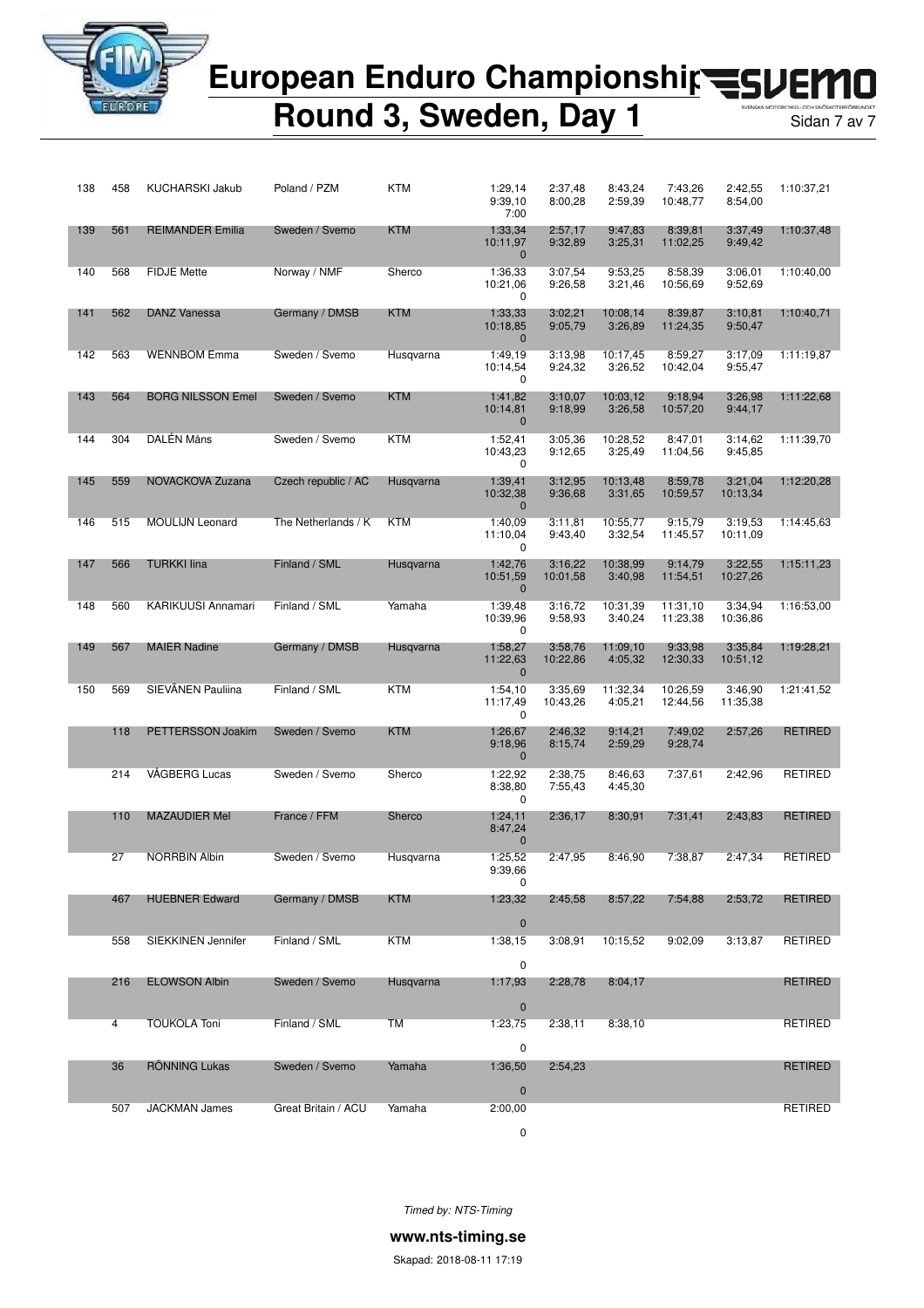

**Round 3, Sweden, Day 1** Sidan 1 av 12

**Class: 250 2T**

|     |     |                           |                     |            | Prol<br>$ET1-2$                | CT1-1<br>$ET2-2$   | ET1-1<br>CT1-3      | ET2-1<br>ET1-3      | CT1-2<br>$ET2-3$   |            |        |
|-----|-----|---------------------------|---------------------|------------|--------------------------------|--------------------|---------------------|---------------------|--------------------|------------|--------|
| Plc | Nr  | Name                      | Nat/Fed             | Make       | Pen                            |                    |                     |                     |                    | Total      | Points |
|     | 301 | <b>MICHELUZ Maurizio</b>  | Italy / FMI         | Husgvarna  | 1:21,69<br>8:27,85             | 2:33,98<br>7:38,01 | 8:21.81<br>2:42,67  | 7:24.35<br>8:42,23  | 2:38,98<br>7:53,75 | 57:45.32   | 20     |
|     |     |                           |                     |            | $\Omega$                       |                    |                     |                     |                    |            |        |
| 2   | 302 | <b>VIERHUIZEN Rik</b>     | The Netherlands / K | <b>KTM</b> | 1:25,35<br>8:39,04<br>0        | 2:41.29<br>7:52.93 | 8:33,82<br>2:51.91  | 7:40,99<br>8:48.00  | 2:46,89<br>8:21.22 | 59:41.44   | 17     |
| 3   | 303 | <b>ARENDSEN Jan Wille</b> | The Netherlands / K | <b>KTM</b> | 1:29.09<br>8:59,34<br>$\Omega$ | 2:45,21<br>7:57.71 | 9:05.30<br>2:53,98  | 7:48,14<br>9:21.71  | 2:50,55<br>8:24.98 | 1:01:36.01 | 15     |
| 4   | 307 | <b>GEHLERT Alexander</b>  | Germany / DMSB      | <b>KTM</b> | 1:27.20<br>9:20,81<br>0        | 2:46.06<br>8:27.40 | 9:05,79<br>3:04,28  | 8:10,10<br>9:46.06  | 2:57,37<br>9:00.58 | 1:04:05.65 | 13     |
| 5   | 304 | DALÉN Måns                | Sweden / Svemo      | <b>KTM</b> | 1:52.41<br>10:43,23            | 3:05,36<br>9:12,65 | 10:28,52<br>3:25,49 | 8:47,01<br>11:04,56 | 3:14,62<br>9:45,85 | 1:11:39,70 | 11     |

*Timed by: NTS-Timing*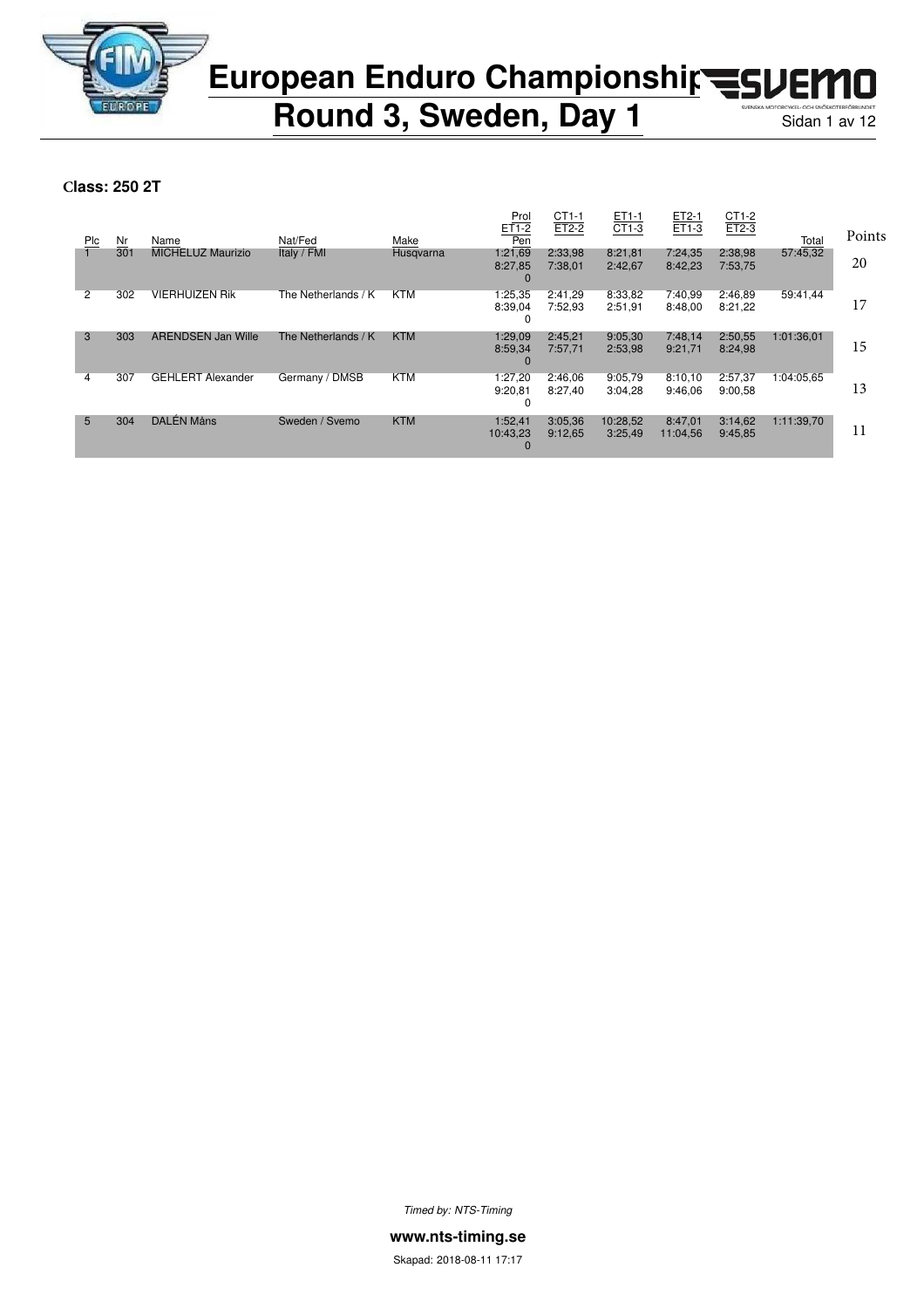

**Round 3, Sweden, Day 1** Sidan 2 av 12

**Class: 250 4T**

| Plc            | Nr  | Name                     | Nat/Fed             | Make       | Prol<br>ET1-2<br>Pen               | CT1-1<br>$ET2-2$   | ET1-1<br>CT1-3     | ET2-1<br>ET1-3     | CT1-2<br>ET2-3     | Total      | Points |
|----------------|-----|--------------------------|---------------------|------------|------------------------------------|--------------------|--------------------|--------------------|--------------------|------------|--------|
| $\mathbf{1}$   | 410 | <b>KVARNSTRÖM Rober</b>  | Sweden / Svemo      | Yamaha     | 1:21,87<br>8:29,35<br>$\mathbf{0}$ | 2:38,38<br>7:48,88 | 8:21,07<br>2:47,59 | 7:24,39<br>8:39,53 | 2:48,54<br>7:55,64 | 58:15,24   | 20     |
| $\overline{2}$ | 405 | <b>FRIBERG Robert</b>    | Sweden / Svemo      | Husgvarna  | 1:22.18<br>8:32,22<br>$\Omega$     | 2:38.64<br>7:45,54 | 8:30.86<br>2:47,59 | 7:31.22<br>9:09.09 | 2:43.34<br>7:49.19 | 58:49.87   | 17     |
| 3              | 401 | <b>MONTANARI Tommas</b>  | Italy / FMI         | <b>KTM</b> | 1:24,68<br>8:37,19<br>$\mathbf{0}$ | 2:36.70<br>7:45,98 | 8:35.56<br>2:47,12 | 7:33,38<br>8:55,11 | 2:40.24<br>8:01,30 | 58:57,26   | 15     |
| 4              | 402 | ROSSÉ Jonathan           | Switzerland / FMS   | Yamaha     | 1:22.68<br>8:40,70<br>$\Omega$     | 2:36.09<br>7:50,94 | 8:28.62<br>2:44,93 | 7:37.95<br>8:55,04 | 2:43.47<br>8:04.38 | 59:04.80   | 13     |
| 5              | 412 | <b>KLEIN HANEVELD Ba</b> | The Netherlands / K | Husqvarna  | 1:26,15<br>9:01,33<br>$\Omega$     | 2:45.52<br>8:02,71 | 9:01.55<br>2:54,64 | 7:45.14<br>9:15,40 | 2:49.78<br>8:14,36 | 1:01:16.58 | 11     |
| 6              | 404 | <b>ALLEMAN Sandro</b>    | Switzerland / FMS   | <b>KTM</b> | 1:24,68<br>9:00.07<br>0            | 2:41,49<br>8:06.19 | 8:54,46<br>2:51,19 | 7:51,57<br>9:20,08 | 2:47,10<br>8:25,60 | 1:01:22,43 | 10     |
| 7              | 407 | <b>BORAK Marek</b>       | Czech republic / AC | Husgvarna  | 1:24,47<br>9:01,66<br>$\Omega$     | 2:42.97<br>8:09.18 | 8:54.79<br>2:54,25 | 7:49.53<br>9:22,36 | 2:48.94<br>8:27,18 | 1:01:35.33 | 9      |
| 8              | 413 | <b>SVENSSON Andreas</b>  | Sweden / Svemo      | Yamaha     | 1:22,80<br>8:59,18<br>$\Omega$     | 2:42.48<br>8:05,87 | 8:50.43<br>3:08.12 | 7:48,27<br>9:33,00 | 3:04,07<br>8:23,48 | 1:01:57.70 | 8      |
| 9              | 408 | <b>WISS Robin</b>        | Sweden / Svemo      | Yamaha     | 1:25,47<br>9:15,82<br>$\mathbf{0}$ | 2:42,54<br>8:09,53 | 8:54,26<br>2:56,23 | 7:53,78<br>9:28,52 | 2:50,03<br>8:29,32 | 1:02:05,50 | 7      |
| 10             | 409 | <b>SCHUBERT Maik</b>     | Germany / DMSB      | <b>KTM</b> | 1:26,19<br>9:08,39<br>$\Omega$     | 2:46,06<br>8:17,49 | 9:00,53<br>2:54,92 | 7:56,33<br>9:27,81 | 2:50,16<br>8:35,37 | 1:02:23,25 | 6      |
| 11             | 406 | <b>BRACIK Rafal</b>      | Poland / PZM        | <b>KTM</b> | 1:26,50<br>9:11,86<br>$\Omega$     | 2:43.63<br>8:17,00 | 9:00.65<br>2:58,18 | 7:50.52<br>9:36,71 | 2:50,99<br>8:36,20 | 1:02:32,24 | 5      |
| 12             | 411 | <b>GUNNERHEIM Felix</b>  | Sweden / Svemo      | <b>KTM</b> | 1:29,89<br>9:13.86<br>$\Omega$     | 2:49,72<br>8:28,69 | 9:04,74<br>3:00,37 | 7:56,96<br>9:36,51 | 2:53,07<br>8:42,28 | 1:03:16.09 | 4      |
| 13             | 403 | <b>RIEDEL Robert</b>     | Germany / DMSB      | <b>KTM</b> | 1:30,53<br>9:23,06<br>$\mathbf{0}$ | 2:45,34<br>8:15,63 | 9:08.07<br>3:00,35 | 7:55,50<br>9:37,54 | 3:04,13<br>8:45,70 | 1:03:25,85 | 3      |

*Timed by: NTS-Timing*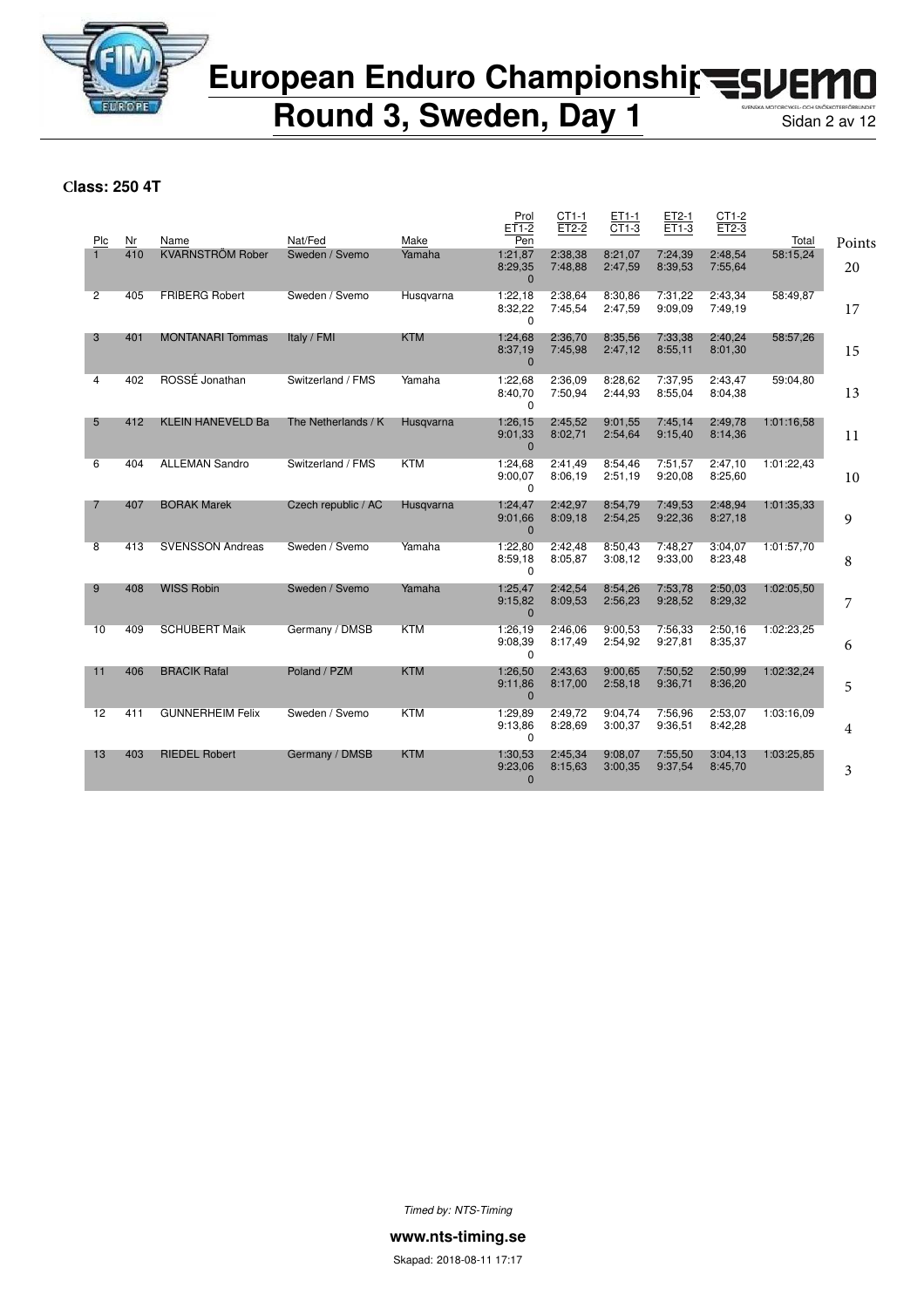

**Round 3, Sweden, Day 1** Sidan 3 av 12

**Class: Over 250 2T**

|     |     |                        |                     |             | Prol<br>ET1-2                  | $CT1-1$<br>ET2-2   | ET1-1<br>CT1-3     | ET2-1<br>ET1-3     | CT1-2<br>ET2-3     |            |        |
|-----|-----|------------------------|---------------------|-------------|--------------------------------|--------------------|--------------------|--------------------|--------------------|------------|--------|
| Plc | Nr  | Name                   | Nat/Fed             | Make        | Pen                            |                    |                    |                    |                    | Total      | Points |
|     | 351 | <b>HÁDEK Jirí</b>      | Czech republic / AC | <b>KTM</b>  | 1:34,98<br>8:38,96             | 2:35,47<br>7:52.77 | 8:36,26<br>2:46.10 | 7:40.20<br>8:55.25 | 2:39.88<br>7:58.10 | 59:17,97   | 20     |
|     |     |                        |                     |             | $\Omega$                       |                    |                    |                    |                    |            |        |
| 2   | 352 | <b>LARSSON Martin</b>  | Sweden / Svemo      | Husgvarna   | 1:26,93<br>8:43,18<br>$\Omega$ | 2:37.62<br>7:48.38 | 8:46.03<br>2:45.44 | 7:39.08<br>8:48.40 | 2:44,97<br>8:13,04 | 59:33,07   | 17     |
| 3   | 353 | <b>DOLFING Lucas</b>   | The Netherlands / K | Tm          | 1:24,23<br>8:50,90<br>0        | 2:40.75<br>7:45.86 | 8:51.07<br>2:48,71 | 7:37,39<br>9:00,42 | 2:46,33<br>8:02,50 | 59:48,16   | 15     |
| 4   | 357 | <b>HRONES Jakub</b>    | Czech republic / AC | GasGas      | 1:26,77<br>8:59,89<br>$\Omega$ | 2:41,30<br>8:01.33 | 8:54,10<br>2:53,34 | 7:53,28<br>9:10,52 | 2:46,60<br>8:17,54 | 1:01:04.67 | 13     |
| 5   | 354 | <b>KUCERA LukáŽ</b>    | Czech republic / AC | <b>KTM</b>  | 1:27,39<br>9:01.93<br>$\Omega$ | 2:42,06<br>8:02,87 | 8:58.27<br>2:51,61 | 7:50,26<br>9:17,79 | 2:48,76<br>8:27,98 | 1:01:28,92 | 11     |
| 6   | 355 | <b>HELBIG Gerrit</b>   | Germany / DMSB      | <b>KTM</b>  | 1:27,53<br>9:13,61<br>0        | 2:40,42<br>8:06.84 | 9:05,54<br>2:53,04 | 7:50,93<br>9:25.53 | 2:47,78<br>8:26,27 | 1:01:57,49 | 10     |
| 7   | 356 | <b>VESTLING Pontus</b> | Sweden / Svemo      | <b>Beta</b> | 1:26,18<br>9:16,51<br>$\Omega$ | 2:49,31<br>8:14,93 | 9:12,14<br>3:12,45 | 8:11,32<br>9:38.65 | 3:04,40<br>8:35,60 | 1:03:41.49 | 9      |
| 8   | 359 | <b>MALMROS Jonnie</b>  | Sweden / Svemo      | <b>KTM</b>  | 1:31,90<br>9:26,38<br>$\Omega$ | 2:48.07<br>8:24,40 | 9:33.22<br>3:06.01 | 8:06.34<br>9:46.65 | 3:00.04<br>8:50,44 | 1:04:33.45 | 8      |
| 9   | 358 | <b>KÖLBACH Tom</b>     | Germany / DMSB      | <b>Beta</b> | 1:39.78<br>9:39.19<br>$\Omega$ | 2:54.19<br>8:45,24 | 9:35.07<br>3:08,61 | 8:19.00<br>9:55,21 | 3:09.81<br>9:06.09 | 1:06:12.19 | 7      |

*Timed by: NTS-Timing*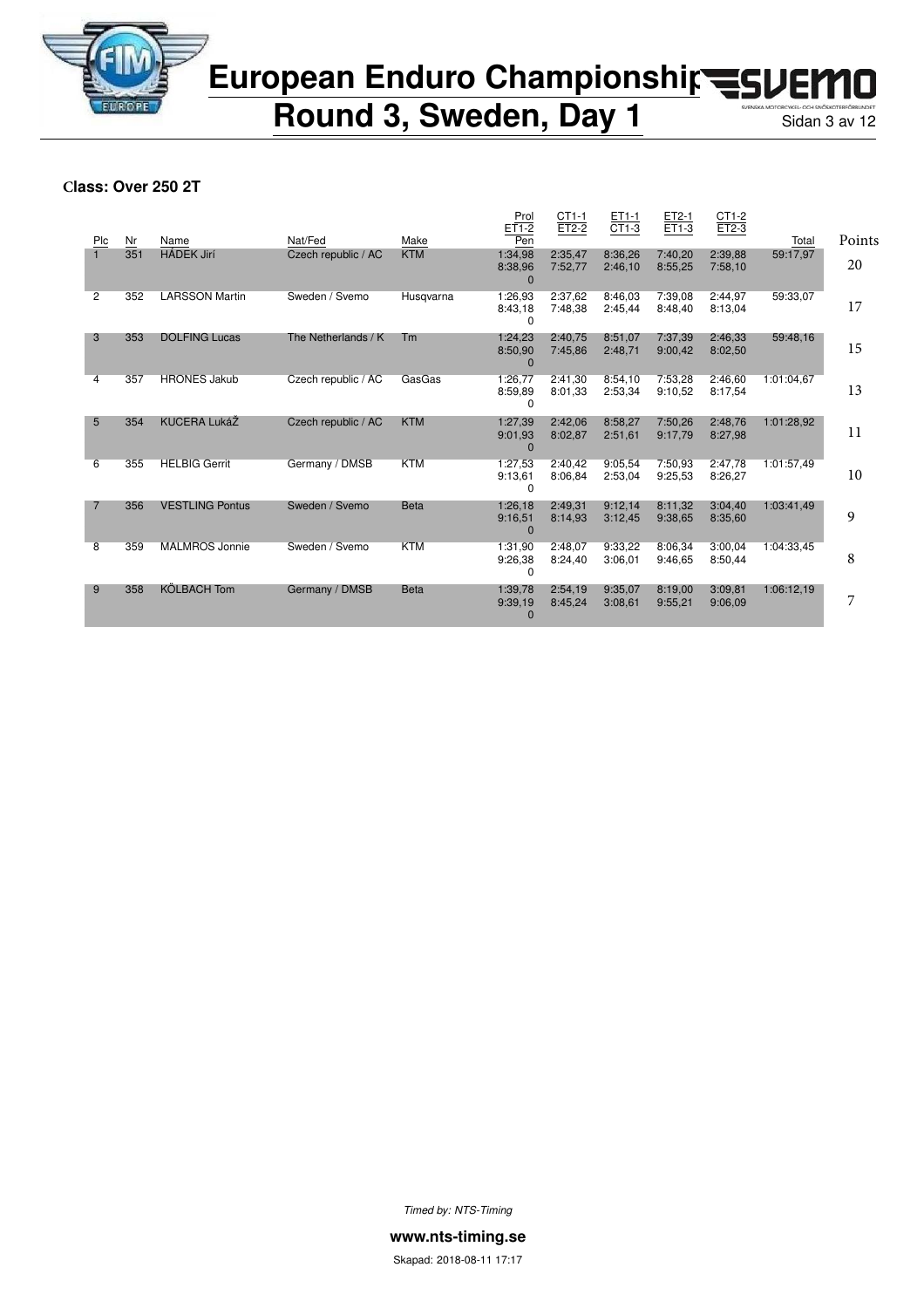

**Round 3, Sweden, Day 1** Sidan 4 av 12

**Class: Over 250 4T**

| Plc            | Nr  | Name                     | Nat/Fed             | Make        | Prol<br>ET1-2<br>Pen               | CT1-1<br>ET2-2     | ET1-1<br>CT1-3     | ET2-1<br>ET1-3      | CT1-2<br>ET2-3     | Total          | Points |
|----------------|-----|--------------------------|---------------------|-------------|------------------------------------|--------------------|--------------------|---------------------|--------------------|----------------|--------|
|                | 451 | <b>BATTIG Alessandro</b> | Italy / FMI         | Kawasaki    | 1:19,21<br>8:23,36<br>$\Omega$     | 2:35,58<br>7:41,97 | 8:22.56<br>2:44,83 | 7:26,27<br>8:39,97  | 2:39,50<br>7:44,87 | 57:38.12       | 20     |
| $\overline{2}$ | 452 | <b>NELSON Oliver</b>     | Sweden / Svemo      | <b>KTM</b>  | 1:17,67<br>8:33,95<br>$\Omega$     | 2:32.67<br>7:42,46 | 8:21.45<br>2:42,19 | 7:27,37<br>8:38,69  | 2:37,25<br>8:04,72 | 57:58.42       | 17     |
| 3              | 455 | <b>MARKVART Patrik</b>   | Czech republic / AC | <b>KTM</b>  | 1:21,39<br>8:35,79<br>$\mathbf{0}$ | 2:34,75<br>7:42,18 | 8:25.06<br>2:45,11 | 7:30,45<br>9:03,74  | 2:38,32<br>8:00,74 | 58:37,53       | 15     |
| 4              | 454 | <b>HANSSON Rikard</b>    | Sweden / Svemo      | <b>HSQ</b>  | 1:28,77<br>8:59.38<br>$\Omega$     | 2:38,99<br>7:45,71 | 8:34.12<br>2:44,67 | 7:33.68<br>8:48.68  | 2:41,14<br>7:52,01 | 59:07,15       | 13     |
| 5              | 463 | <b>BRUIJSTEN Daan</b>    | The Netherlands / K | <b>KTM</b>  | 1:23,20<br>8:42,97<br>$\mathbf{0}$ | 2:40,71<br>7:49.05 | 8:41,32<br>2:51,09 | 7:38,40<br>8:54,25  | 2:51,34<br>8:07.36 | 59:39.69       | 11     |
| 6              | 453 | <b>CONFORTI Guido</b>    | Italy / FMI         | Husqvarna   | 1:23,74<br>8:47,05<br>$\Omega$     | 2:39,25<br>7:57,04 | 8:49.85<br>2:49,06 | 7:33,56<br>9:04,85  | 2:42,91<br>8:05,47 | 59:52,78       | 10     |
| $\overline{7}$ | 466 | <b>LÖFQUIST Franz</b>    | Sweden / Svemo      | Yamaha      | 1:24,78<br>8:47,78<br>$\mathbf{0}$ | 2:42,00<br>7:53,53 | 8:46.78<br>2:51,52 | 7:43,15<br>9:00,07  | 2:50,81<br>8:08,57 | 1:00:08.99     | 9      |
| 8              | 461 | <b>BIENE Priit</b>       | Estonia / EMF       | Husgvarna   | 1:25,98<br>9:01,45<br>$\Omega$     | 2:41,81<br>8:06.59 | 8:47,37<br>2:53,73 | 7:45,53<br>9:09.06  | 2:47,33<br>8:13.86 | 1:00:52,71     | 8      |
| 9              | 470 | <b>MÜLLER Philipp</b>    | Germany / DMSB      | <b>Beta</b> | 1:21,65<br>8:59,18<br>$\mathbf{0}$ | 2:43,66<br>8:07,91 | 8:44,52<br>2:51,18 | 7:50,32<br>9:18,40  | 2:46,75<br>8:18.55 | 1:01:02,12     | 7      |
| 10             | 457 | <b>NIJKAMP Robin</b>     | The Netherlands / K | <b>KTM</b>  | 1:23,32<br>9:11,17<br>$\Omega$     | 2:52,38<br>7:53,81 | 8:53,97<br>2:54,14 | 7:50.13<br>9:14,51  | 2:50,90<br>8:10,76 | 1:01:15.09     | 6      |
| 11             | 459 | <b>RAMBOW Nico</b>       | Germany / DMSB      | KTM         | 1:28,32<br>9:05.37<br>$\mathbf{0}$ | 2:44,55<br>8:12,08 | 8:55,52<br>2:55,44 | 7:50,44<br>9:12,78  | 2:55,02<br>8:26,93 | 1:01:46.45     | 5      |
| 12             | 464 | <b>FASTH Linus</b>       | Sweden / Svemo      | Husqvarna   | 1:23,80<br>9:04,29<br>$\Omega$     | 2:48,04<br>8:15,61 | 8:55,06<br>2:51,64 | 7:50,51<br>9:21,98  | 2:57,04<br>8:21,34 | 1:01:49.31     | 4      |
| 13             | 460 | <b>ISOPP Manuel</b>      | Austria / AMF       | Husqvarna   | 1:24,40<br>8:58,27<br>$\mathbf{0}$ | 2:42,42<br>8:11,75 | 8:49,96<br>3:01,25 | 7:53,78<br>9:25,29  | 2:49,91<br>8:33,43 | 1:01:50,46     | 3      |
| 14             | 465 | <b>GUSTAVSSON Emil</b>   | Sweden / Svemo      | Husqvarna   | 1:25,73<br>9:05,48<br>0            | 2:43,99<br>8:13,72 | 8:53,14<br>2:57,06 | 7:53.94<br>9:34,64  | 2:49.55<br>8:34,80 | 1:02:12.05     | 2      |
| 15             | 458 | <b>KUCHARSKI Jakub</b>   | Poland / PZM        | <b>KTM</b>  | 1:29,14<br>9:39,10<br>7:00         | 2:37,48<br>8:00,28 | 8:43,24<br>2:59,39 | 7:43,26<br>10:48,77 | 2:42,55<br>8:54,00 | 1:10:37,21     | 1      |
|                | 467 | <b>HUEBNER Edward</b>    | Germany / DMSB      | <b>KTM</b>  | 1:23,32<br>0                       | 2:45,58            | 8:57,22            | 7:54.88             | 2:53,72            | <b>RETIRED</b> |        |

*Timed by: NTS-Timing*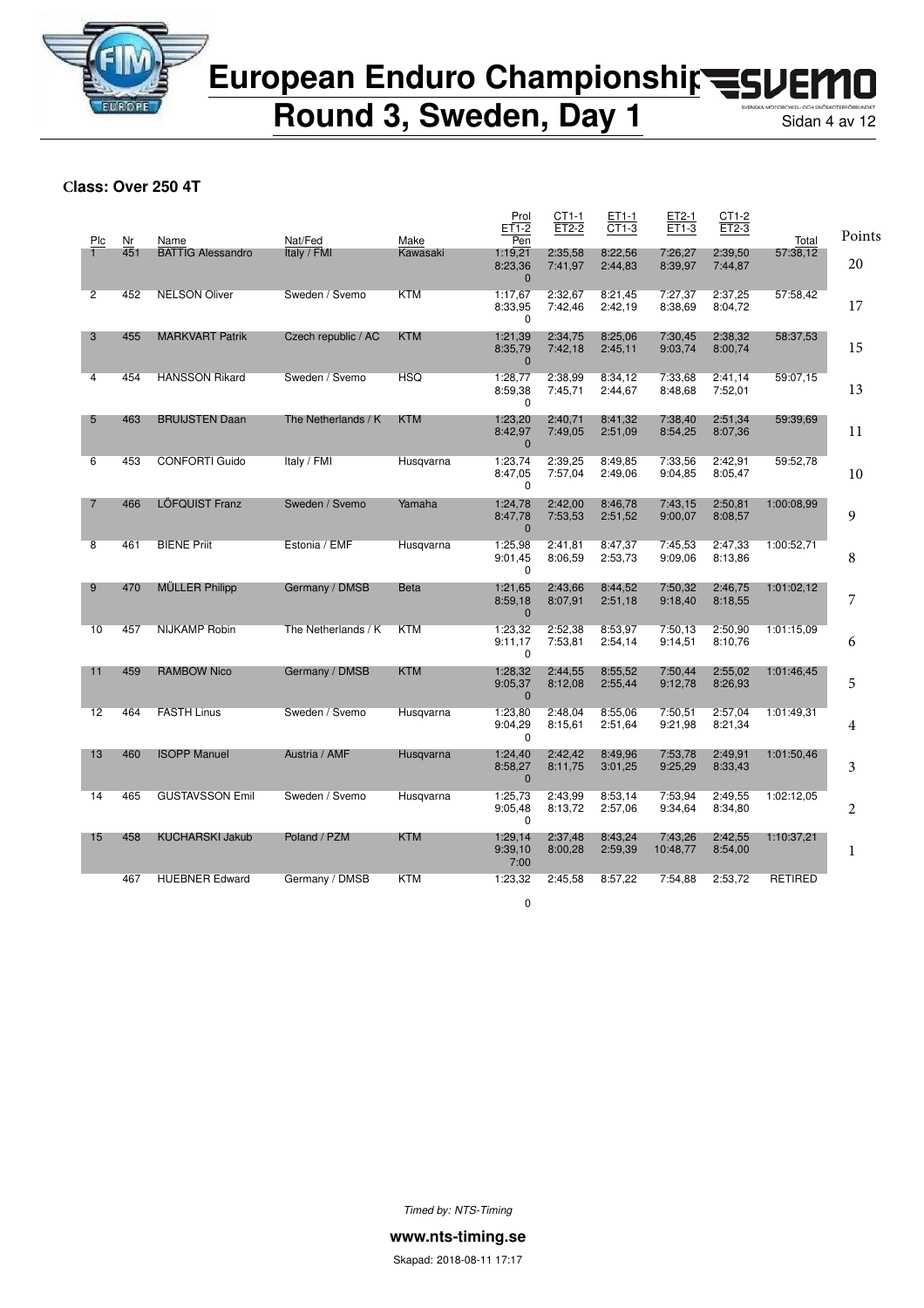

**Round 3, Sweden, Day 1** Sidan 5 av 12

**Class: Junior E1**

|                |           |                              |                         |                    | Prol<br>ET1-2                             | CT1-1<br>ET2-2     | ET1-1<br>CT1-3     | ET2-1<br>ET1-3     | CT1-2<br>ET2-3     |                   |              |
|----------------|-----------|------------------------------|-------------------------|--------------------|-------------------------------------------|--------------------|--------------------|--------------------|--------------------|-------------------|--------------|
| Plc            | Nr<br>101 | Name<br><b>DUBOST Thomas</b> | Nat/Fed<br>France / FFM | Make<br><b>KTM</b> | Pen<br>1:17,62<br>8:14,09<br>$\mathbf 0$  | 2:28,24<br>7:29,30 | 8:06,29<br>2:49,57 | 7:18,05<br>8:22,96 | 2:37,16<br>7:57,66 | Total<br>56:40,94 | Points<br>20 |
| $\overline{2}$ | 103       | SALOMONSSON Joh              | Sweden / Svemo          | Husqvarna          | 1:21,76<br>8:25,26<br>0                   | 2:30,61<br>7:36,03 | 8:17,50<br>2:40,82 | 7:24,10<br>8:37,67 | 2:34,31<br>7:54,99 | 57:23,05          | 17           |
| 3              | 105       | <b>GUNNERHEIM Alexan</b>     | Sweden / Svemo          | Yamaha             | 1:29,13<br>8:30,43<br>$\mathbf 0$         | 2:35,66<br>7:40,79 | 8:22,71<br>2:43,83 | 7:25,79<br>8:36,68 | 2:39,27<br>8:02,61 | 58:06,90          | 15           |
| 4              | 102       | <b>SKOG Pontus</b>           | Sweden / Svemo          | <b>KTM</b>         | 1:23,82<br>8:37,68<br>0                   | 2:35,13<br>7:45,54 | 8:29,04<br>2:45,58 | 7:37.52<br>8:41,33 | 2:39,84<br>7:56,37 | 58:31.85          | 13           |
| 5              | 108       | <b>WENNERLUND Olle</b>       | Sweden / Svemo          | <b>KTM</b>         | 1:27,13<br>8:35,06<br>$\mathbf 0$         | 2:40,50<br>7:49.38 | 8:37,54<br>2:47,82 | 7:51,60<br>8:41,95 | 2:43,75<br>7:58,17 | 59:12,90          | 11           |
| 6              | 109       | <b>WENNERLUND Petter</b>     | Sweden / Svemo          | <b>KTM</b>         | 1:25,59<br>8:36,98<br>0                   | 2:36,72<br>8:01.05 | 8:26,62<br>2:55,52 | 7:31,94<br>8:53,59 | 2:44,28<br>8:07,09 | 59:19,38          | 10           |
| 7              | 104       | <b>HELANDER Eemil</b>        | Finland / SML           | Yamaha             | 1:21,66<br>8:40,30<br>$\mathbf 0$         | 2:36,88<br>7:55,04 | 8:23,89<br>2:48,30 | 7:34,56<br>8:54,31 | 2:42,29<br>8:26,37 | 59:23,60          | 9            |
| 8              | 121       | OJANPERÄ Mattias             | Sweden / Svemo          | <b>KTM</b>         | 1:25,99<br>8:39,92<br>0                   | 2:35,20<br>7:54,53 | 8:29,27<br>2:53,75 | 7:32,46<br>9:11,08 | 2:43,19<br>8:18,21 | 59:43,60          | 8            |
| 9              | 122       | <b>CARLSSON Tobias</b>       | Sweden / Svemo          | <b>KTM</b>         | 1:25,57<br>8:42,67<br>$\mathbf 0$         | 2:38,11<br>7:52,46 | 8:42,45<br>2:48,72 | 7:35,39<br>8:57,19 | 2:47,89<br>8:16,64 | 59:47,09          | 7            |
| 10             | 115       | <b>ANDERSSON Carl</b>        | Sweden / Svemo          | <b>KTM</b>         | 1:23,73<br>8:44,79<br>0                   | 2:40,62<br>7:53.44 | 8:41,17<br>2:49,68 | 7:36,22<br>9:00,11 | 2:43,66<br>8:15,50 | 59:48,92          | 6            |
| 11             | 127       | <b>GÖTHENBERG Marcu</b>      | Sweden / Svemo          | Husqvarna          | 1:23,27<br>8:44,24                        | 2:40,43<br>7:58,70 | 8:44,91<br>3:09,59 | 7:37,01<br>9:01,55 | 2:46,34<br>8:21,10 | 1:00:27,14        | 5            |
| 12             | 126       | <b>MAREK Jakub</b>           | Czech republic / AC     | Yamaha             | $\mathbf 0$<br>1:26,62<br>8:49,52         | 2:42,39<br>7:57,90 | 8:43,70<br>2:54,12 | 7:42,17<br>9:02,64 | 2:47,66<br>8:28,38 | 1:00:35,10        | 4            |
| 13             | 114       | <b>KARLSSON Arvid</b>        | Sweden / Svemo          | Husqvarna          | 0<br>1:24,25<br>9:01,18                   | 2:41,98<br>8:08,54 | 8:57,17<br>2:52,16 | 7:42,81<br>9:18,75 | 2:47,31<br>8:18,08 | 1:01:12,23        | 3            |
| 14             | 106       | <b>SZUTA Kamil</b>           | Poland / PZM            | <b>KTM</b>         | $\mathbf 0$<br>1:26,87<br>9:04,29         | 2:40,36<br>8:01,59 | 8:43,26<br>2:58,63 | 7:38,87<br>9:26,09 | 2:46,85<br>8:40,27 | 1:01:27,08        | 2            |
| 15             | 117       | <b>NOHR Håkon</b>            | Norway / NMF            | <b>KTM</b>         | 0<br>1:26,22<br>8:59,52                   | 2:42,93<br>8:08,21 | 8:53,41<br>2:54,55 | 7:46,44<br>9:16,82 | 2:48,71<br>8:30,63 | 1:01:27,44        | 1            |
| 16             | 111       | <b>BAKLARZ Kacper</b>        | Poland / PZM            | Husgvarna          | $\mathbf{0}$<br>1:26,37<br>9:03,59        | 2:40.85<br>8:10,03 | 8:54,56<br>2:57,95 | 7:41,16<br>9:24,17 | 2:51,44<br>8:30,09 | 1:01:40,21        |              |
| 17             | 123       | VON SCHANTZ Willia           | Sweden / Svemo          | <b>KTM</b>         | $\Omega$<br>1:27,09<br>9:03,30            | 2:46,99<br>8:15,15 | 9:05,36<br>2:57,29 | 7:49,65<br>9:13,09 | 2:51,91<br>8:35,17 | 1:02:05,00        |              |
| 18             | 124       | <b>ANDERLUND Felix</b>       | Sweden / Svemo          | <b>KTM</b>         | $\mathbf 0$<br>1:26,54<br>9:08,03         | 2:42,37<br>8:04,26 | 8:59,77<br>2:59,75 | 7:59,43<br>9:19,61 | 2:51,61<br>8:38,23 | 1:02:09,60        |              |
| 19             | 125       | <b>ENGBERG Robert</b>        | Sweden / Svemo          | Husqvarna          | 0<br>1:28,03<br>9:14,31                   | 2:54,30<br>8:15,83 | 9:10,01<br>3:03,93 | 8:00,83<br>9:31,06 | 2:54,11<br>8:46,34 | 1:03:18,75        |              |
| 20             | 113       | <b>HOLUB Lukas</b>           | Czech republic / AC     | Sherco             | $\mathbf 0$<br>1:27,21<br>9:18,37         | 2:42,30<br>8:29,46 | 9:12,45<br>2:58,76 | 7:55,50<br>9:46,56 | 2:48,30<br>9:00,88 | 1:03:39,79        |              |
| 21             | 120       | <b>MOILANEN Marcus</b>       | Sweden / Svemo          | Husqvarna          | 0<br>1:32,62<br>9:18,24                   | 2:49,44<br>8:29,19 | 9:23,72<br>3:03,46 | 8:03,77<br>9:44,90 | 2:56,49<br>9:07,34 | 1:04:29,17        |              |
| 22             | 119       | <b>BURUD Kevin</b>           | Norway / NMF            | Yamaha             | $\mathbf 0$<br>1:26,11<br>8:44,91<br>4:00 | 2:41,15<br>8:21,07 | 8:39,14<br>2:51,31 | 7:39,65<br>9:10,89 | 2:44,94<br>8:23,14 | 1:04:42,31        |              |

*Timed by: NTS-Timing*

**www.nts-timing.se**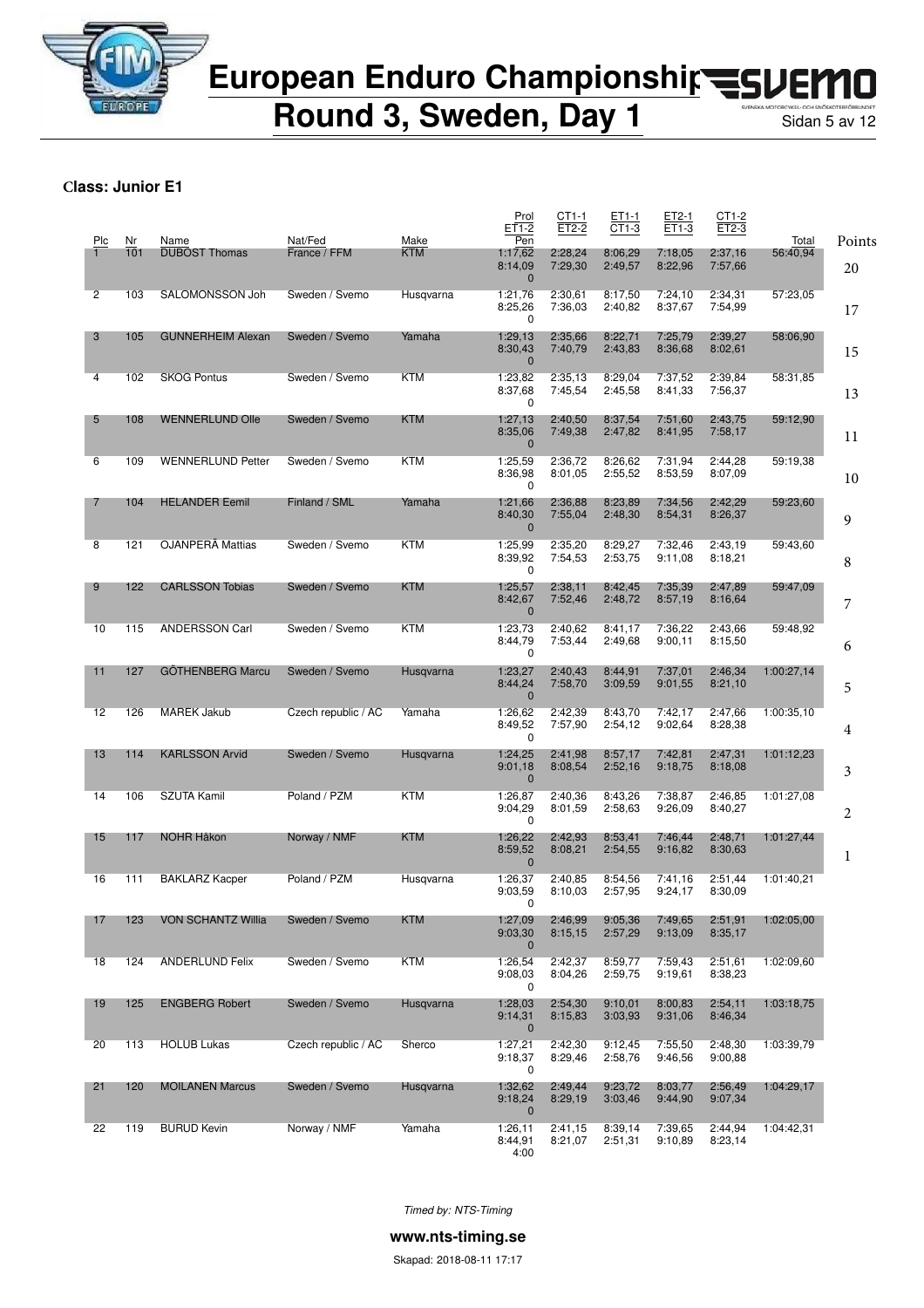

# European Enduro Championshir<br /> **European Enduro Championship<br />
<a>
FLOPED**

### **Round 3, Sweden, Day 1** Sidan 6 av 12

| 118 | PETTERSSON Joakim | Sweden / Svemo | <b>KTM</b> | 1:26.67 | 2:46.32 | 9:14.21 | 7:49.02 | 2:57.26 | <b>RETIRED</b> |
|-----|-------------------|----------------|------------|---------|---------|---------|---------|---------|----------------|
|     |                   |                |            | 9:18.96 | 8:15.74 | 2:59.29 | 9:28.74 |         |                |
|     |                   |                |            |         |         |         |         |         |                |
|     |                   |                |            |         |         |         |         |         |                |
| 110 | MAZAUDIER Mel     | France / FFM   | Sherco     | 1:24.11 | 2:36.17 | 8:30.91 | 7:31.41 | 2:43.83 | RETIRED        |
|     |                   |                |            | 8:47.24 |         |         |         |         |                |
|     |                   |                |            |         |         |         |         |         |                |
|     |                   |                |            |         |         |         |         |         |                |

*Timed by: NTS-Timing*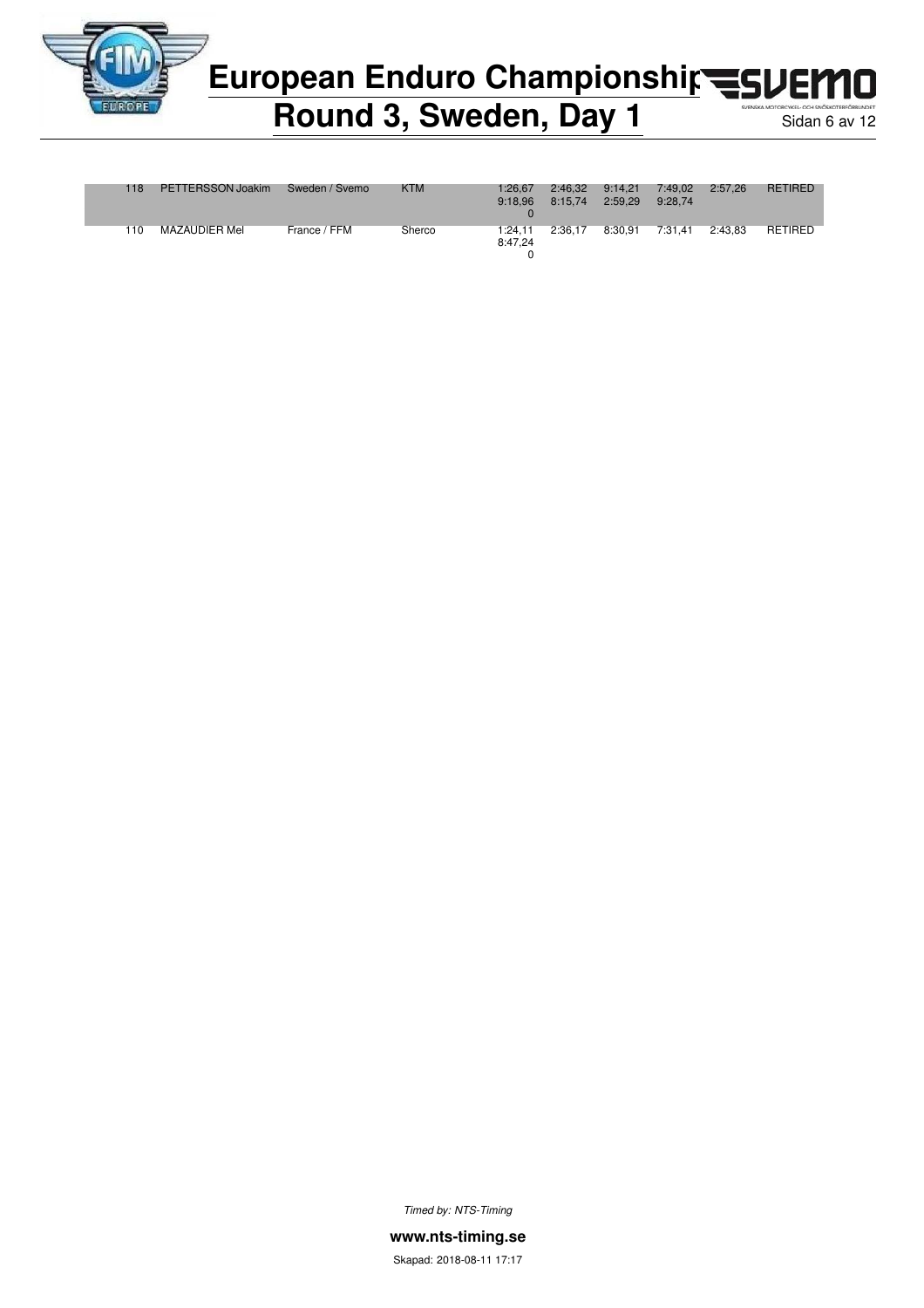

**Round 3, Sweden, Day 1** Sidan 7 av 12

**Class: Junior E2/E3**

|                |           |                              |                         |                    | Prol<br>$ET1-2$                      | CT1-1<br>$ET2-2$   | ET1-1<br>CT1-3     | ET2-1<br>ET1-3     | CT1-2<br>ET2-3     |                   |                |
|----------------|-----------|------------------------------|-------------------------|--------------------|--------------------------------------|--------------------|--------------------|--------------------|--------------------|-------------------|----------------|
| Plc            | Nr<br>201 | Name<br><b>BLANJOUE Hugo</b> | Nat/Fed<br>France / FFM | Make<br><b>KTM</b> | Pen<br>1:17,63                       | 2:31,57            | 8:16,55            | 7:19,61            | 2:35,88            | Total<br>56:58,27 | Points         |
|                |           |                              |                         |                    | 8:24,63<br>$\mathbf{0}$              | 7:30,46            | 2:39,54            | 8:29,02            | 7:53,38            |                   | 20             |
| $\overline{2}$ | 203       | <b>KOUBLE Krystof</b>        | Czech republic / AC     | <b>KTM</b>         | 1:19,30<br>8:29,31<br>0              | 2:30,13<br>7:42.89 | 8:23,79<br>2:43,02 | 7:31,40<br>8:37,71 | 2:36,19<br>7:57.88 | 57:51.62          | 17             |
| 3              | 202       | <b>MACORITTO Lorenzo</b>     | Italy / FMI             | Husqvarna          | 1:20,05<br>8:29,40<br>$\mathbf{0}$   | 2:33,82<br>7:39,27 | 8:22,42<br>2:41,73 | 7:22.31<br>8:41,05 | 2:37,40<br>8:06,31 | 57:53,76          | 15             |
| 4              | 212       | <b>ETCHELLS Jed</b>          | Great Britain / ACU     | Sherco             | 1:23,66<br>8:25,00<br>0              | 2:36,21<br>7:40,71 | 8:21,22<br>2:43,53 | 7:41,87<br>8:38.69 | 2:39,47<br>8:01,57 | 58:11.93          | 13             |
| 5              | 207       | LJUNGSTRÖM Oscar             | Sweden / Svemo          | Husgvarna          | 1:21,12<br>8:29,32<br>$\mathbf{0}$   | 2:38,05<br>7:36,97 | 8:23.06<br>2:46,12 | 7:26.93<br>8:41,55 | 2:40,79<br>8:08,66 | 58:12,57          | 11             |
| 6              | 213       | SANDSTEDT Anton              | Sweden / Svemo          | Husqvarna          | 1:20,04<br>8:31,22<br>$\Omega$       | 2:36,30<br>7:40,37 | 8:26.89<br>2:42,69 | 7:32,83<br>8:34,85 | 2:42,44<br>8:05,32 | 58:12,95          | 10             |
| 7              | 217       | <b>ANDERSSON Adam</b>        | Sweden / Svemo          | <b>KTM</b>         | 1:22.65<br>8:22,55<br>$\mathbf 0$    | 2:40.07<br>7:54,60 | 8:23.21<br>2:49,77 | 7:26.73<br>8:37,10 | 2:42.70<br>8:03,88 | 58:23.26          | 9              |
| 8              | 219       | LARGÉN Noa                   | Sweden / Svemo          | Husqvarna          | 1:23,91<br>8:34,66<br>0              | 2:38,03<br>7:49,98 | 8:25,82<br>2:46,42 | 7:31.14<br>8:44,90 | 2:41,41<br>8:05.85 | 58:42,12          | 8              |
| 9              | 206       | KARLSEN Håkon Eng            | Norway / NMF            | Husqvarna          | 1:20,03<br>8:40,51<br>$\mathbf{0}$   | 2:37,36<br>7:45,32 | 8:35,14<br>2:45,79 | 7:35,74<br>8:45,71 | 2:40,31<br>8:23,57 | 59:09,48          | 7              |
| 10             | 208       | <b>THERIC Neels</b>          | France / FFM            | Honda              | 1:20,58<br>8:37,30<br>0              | 2:37,70<br>7:48,81 | 8:44,86<br>2:51,15 | 7:35,12<br>8:51,28 | 2:40,68<br>8:11,13 | 59:18.61          | 6              |
| 11             | 211       | ZIVNÝ Adolf                  | Czech republic / AC     | <b>KTM</b>         | 1:21,71<br>8:44,45<br>$\overline{0}$ | 2:36,64<br>7:54,51 | 8:39,91<br>2:49,22 | 7:35,76<br>8:51,68 | 2:44,25<br>8:16,27 | 59:34,40          | 5              |
| 12             | 215       | <b>WAHLSTRÖM Erik</b>        | Sweden / Svemo          | Sherco             | 1:23,45<br>8:53,99<br>0              | 2:38,35<br>8:04,55 | 8:46,53<br>2:53,54 | 7:47,74<br>9:15.68 | 2:43,28<br>8:24,06 | 1:00:51,17        | 4              |
| 13             | 224       | <b>MÜLLER Maximilian</b>     | Germany / DMSB          | <b>Beta</b>        | 1:24,29<br>9:07,90<br>$\mathbf 0$    | 2:39,22<br>8:08,58 | 8:54,72<br>2:55,41 | 7:51,92<br>9:27,68 | 2:54,03<br>8:46,81 | 1:02:10,56        | 3              |
| 14             | 220       | <b>JANSSON Sebastian</b>     | Sweden / Svemo          | Husqvarna          | 1:27,17<br>9:07,61<br>0              | 2:45,23<br>8:16,21 | 9:11.64<br>2:59,61 | 8:03,41<br>9:38,01 | 2:47,86<br>8:52,63 | 1:03:09.38        | $\overline{c}$ |
| 15             | 222       | <b>GRÖNSLETT Martin</b>      | Sweden / Svemo          | <b>Beta</b>        | 1:28,45<br>9:33,88<br>$\mathbf{0}$   | 2:48,89<br>8:25,23 | 9:28,58<br>3:00,57 | 8:06,95<br>9:50,92 | 2:57,66<br>8:57,52 | 1:04:38,65        | 1              |
|                | 214       | VÅGBERG Lucas                | Sweden / Svemo          | Sherco             | 1:22,92<br>8:38,80<br>0              | 2:38,75<br>7:55,43 | 8:46.63<br>4:45,30 | 7:37,61            | 2:42,96            | <b>RETIRED</b>    |                |
|                | 216       | <b>ELOWSON Albin</b>         | Sweden / Svemo          | Husqvarna          | 1:17,93                              | 2:28,78            | 8:04,17            |                    |                    | <b>RETIRED</b>    |                |
|                |           |                              |                         |                    | $\mathbf 0$                          |                    |                    |                    |                    |                   |                |
|                |           |                              |                         |                    |                                      |                    |                    |                    |                    |                   |                |

*Timed by: NTS-Timing*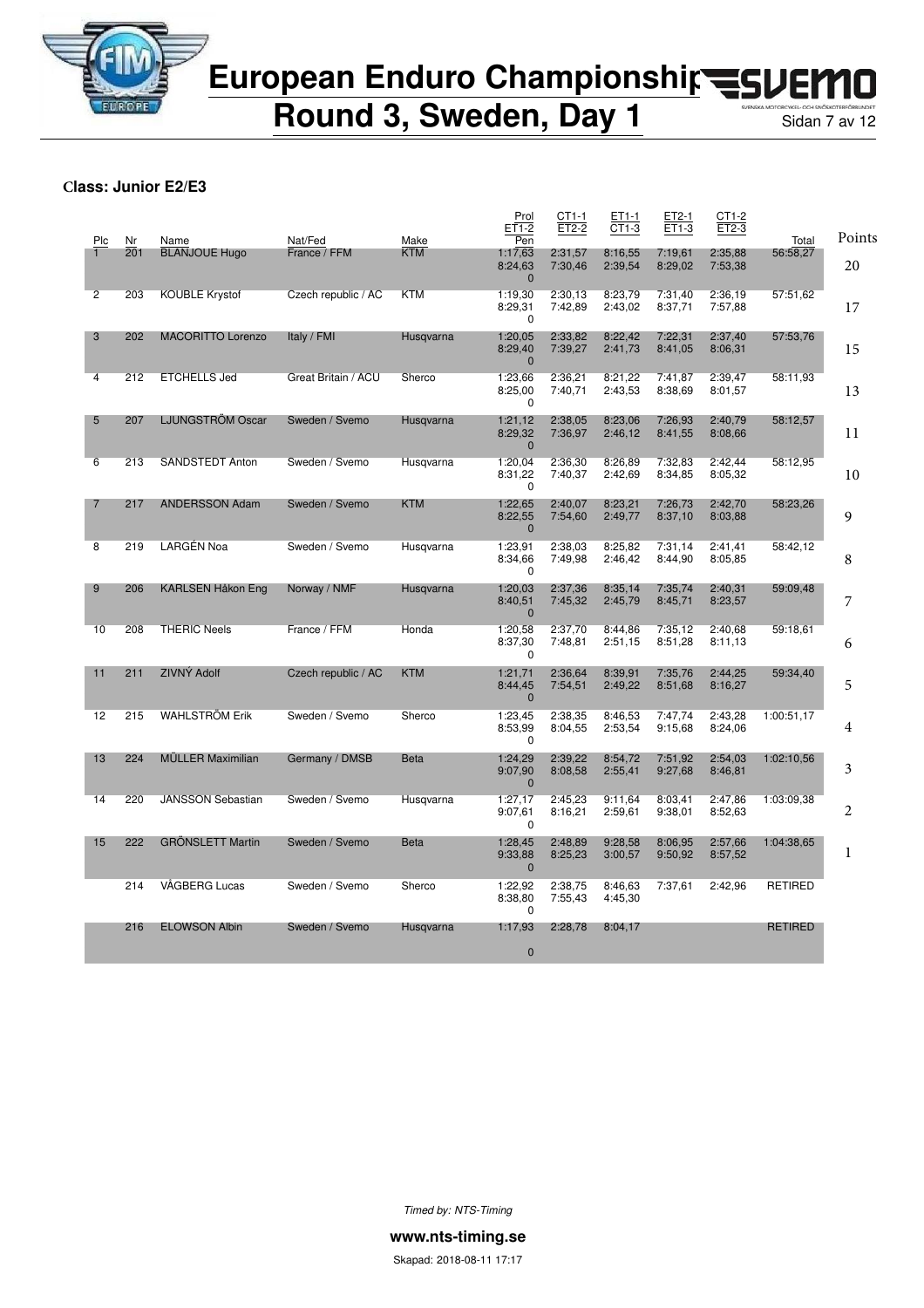

**Round 3, Sweden, Day 1** Sidan 8 av 12

#### **Class: Junior U21**

| Plc | Nr             | Name                     | Nat/Fed             | Make       | Prol<br>ET1-2<br>Pen               | CT1-1<br>ET2-2     | ET1-1<br>CT1-3     | ET2-1<br>ET1-3     | CT1-2<br>ET2-3     | Total      | Points |
|-----|----------------|--------------------------|---------------------|------------|------------------------------------|--------------------|--------------------|--------------------|--------------------|------------|--------|
|     | 3              | <b>KYTÖNEN Roni</b>      | Finland / SML       | Husqvarna  | 1:22,08<br>8:20,36<br>$\mathbf 0$  | 2:31,17<br>7:29,52 | 8:19.66<br>2:42,08 | 7:17.61<br>8:27,17 | 2:37,47<br>7:42,22 | 56:49,34   | 20     |
| 2   | $\overline{c}$ | <b>BERERD Nathan</b>     | France / FFM        | Husqvarna  | 1:22,14<br>8:18,70<br>0            | 2:29.56<br>7:39,56 | 8:14,04<br>2:39,95 | 7:18,71<br>8:34,46 | 2:37,23<br>7:51.85 | 57:06,20   | 17     |
| 3   | 1              | <b>SPANU Claudio</b>     | Italy / FMI         | Husqvarna  | 1:23,01<br>8:24,42<br>$\mathbf{0}$ | 2:34,05<br>7:38,61 | 8:15.85<br>2:48,58 | 7:22,09<br>8:41,21 | 2:39,23<br>7:52,36 | 57:39,41   | 15     |
| 4   | 16             | <b>HALJALA Hermanni</b>  | Finland / SML       | Sherco     | 1:23,61<br>8:30,32<br>0            | 2:35,46<br>7:42,78 | 8:25,50<br>2:43,82 | 7:28,39<br>8:37,50 | 2:42,30<br>7:56,33 | 58:06.01   | 13     |
| 5   | 21             | <b>ADIELSSON Marcus</b>  | Sweden / Svemo      | Yamaha     | 1:21,75<br>8:43,87<br>$\mathbf{0}$ | 2:40,45<br>7:51,68 | 8:36,36<br>2:48,13 | 7:38,17<br>8:49,38 | 2:46,60<br>8:02,79 | 59:19.18   | 11     |
| 6   | 14             | <b>JUUPALUOMA Peetu</b>  | Finland / SML       | Husqvarna  | 1:22,90<br>8:45,03<br>0            | 2:45,75<br>7:48,45 | 8:40,34<br>2:48,76 | 7:34,26<br>8:49,80 | 2:47,01<br>7:57,02 | 59:19,32   | 10     |
| 7   | 9              | <b>AHLIN Max</b>         | Sweden / Svemo      | Sherco     | 1:24,26<br>8:49,98<br>$\mathbf 0$  | 2:39,07<br>7:57,21 | 8:39,80<br>2:52,60 | 7:40,84<br>8:59,21 | 2:46.89<br>8:08,14 | 59:58,00   | 9      |
| 8   | 5              | ALLERS Jan               | Germany / DMSB      | KTM        | 1:23,79<br>8:44,61<br>0            | 2:33.62<br>7:54,41 | 8:50,19<br>2:47,80 | 7:33,38<br>9:25,68 | 2:41,16<br>8:03,61 | 59:58,25   | 8      |
| 9   | 34             | <b>MERMIER Pierrick</b>  | France / FFM        | <b>KTM</b> | 1:26,26<br>8:49,56<br>$\mathbf 0$  | 2:41,42<br>7:57,13 | 8:37,48<br>2:49,99 | 7:38,78<br>9:06,71 | 2:47,40<br>8:18,08 | 1:00:12,81 | 7      |
| 10  | 11             | <b>KIRJAVAINEN Kosti</b> | Finland / SML       | Sherco     | 1:25,56<br>8:55,75<br>0            | 2:42,35<br>7:55,57 | 8:42,53<br>2:50,96 | 7:36,88<br>9:18,55 | 2:44,25<br>8:14,15 | 1:00:26.55 | 6      |
| 11  | 8              | <b>FRIEDRICH Robert</b>  | Czech republic / AC | <b>KTM</b> | 1:24,66<br>8:57,32<br>$\mathbf 0$  | 2:38,66<br>7:56,33 | 8:40,93<br>2:51,80 | 7:48.82<br>9:08,91 | 2:47,14<br>8:14,55 | 1:00:29,12 | 5      |
| 12  | 10             | <b>BRACIK Aleksander</b> | Poland / PZM        | Beta       | 1:24,95<br>8:54,38<br>0            | 2:41,11<br>7:55,65 | 8:46.60<br>2:58,97 | 7:33,80<br>9:14,35 | 2:43,91<br>8:26,99 | 1:00:40,71 | 4      |
| 13  | 12             | <b>JONASSEN Joachim</b>  | Norway / NMF        | <b>KTM</b> | 1:28,03<br>8:56,82<br>$\mathbf{0}$ | 2:42,79<br>8:01,57 | 8:55,89<br>2:50,73 | 7:43,43<br>9:07,68 | 2:49,28<br>8:10,46 | 1:00:46.68 | 3      |
| 14  | 23             | <b>BULTEN Thijs</b>      | The Netherlands / K | KTM        | 1:26,96<br>9:01.42<br>0            | 2:42,11<br>7:57.78 | 8:55,21<br>2:58,90 | 7:39.93<br>9:11,43 | 2:47,83<br>8:13,12 | 1:00:54,69 | 2      |
| 15  | 31             | <b>WÄRN Lukas</b>        | Sweden / Svemo      | <b>KTM</b> | 1:24,96<br>9:07,19<br>$\mathbf 0$  | 2:41,88<br>7:57,96 | 8:59,13<br>2:51,55 | 7:46,26<br>9:11,14 | 2:44,94<br>8:15,31 | 1:01:00.32 | 1      |
| 16  | 15             | <b>ANDERSSON Axel</b>    | Sweden / Svemo      | KTM        | 1:25,28<br>9:05,61<br>$\Omega$     | 2:38,22<br>8:07,46 | 8:46,41<br>2:56,59 | 7:44.76<br>9:17,75 | 2:49,94<br>8:24.28 | 1:01:16,30 |        |
| 17  | 32             | ÖSTERBERG Isak           | Sweden / Svemo      | Yamaha     | 1:23,70<br>8:56,54<br>$\mathbf 0$  | 2:54,31<br>8:15,67 | 8:57,17<br>3:04,27 | 7:47,46<br>9:12,26 | 2:47,90<br>8:27,40 | 1:01:46,68 |        |
| 18  | 33             | STRÅLIN Sebastian        | Sweden / Svemo      | Husqvarna  | 1:30,20<br>9:02,64<br>0            | 2:52,06<br>8:11,01 | 8:59.89<br>2:55,50 | 7:51,66<br>9:22,82 | 2:49,39<br>8:29,32 | 1:02:04,49 |        |
| 19  | 22             | <b>BERGSTRÖM Lucas</b>   | Sweden / Svemo      | Husqvarna  | 1:27,07<br>9:31,31<br>$\mathbf 0$  | 2:42,58<br>8:15,41 | 8:52,25<br>2:59,32 | 7:46,19<br>9:24,18 | 2:59,82<br>8:29,81 | 1:02:27,94 |        |
| 20  | 17             | <b>NUUTTINEN Tino</b>    | Finland / SML       | TM         | 1:29,11<br>9:24,63<br>0            | 2:44,36<br>8:20,15 | 9:11,75<br>2:59,04 | 7:56,31<br>9:41,32 | 2:50,96<br>8:41,18 | 1:03:18,81 |        |
| 21  | 35             | <b>KARLEN Tobias</b>     | Sweden / Svemo      | Husqvarna  | 1:30,00<br>9:15,73<br>$\mathbf 0$  | 2:43,06<br>8:21,58 | 9:11,73<br>2:57,02 | 7:59,64<br>9:40,15 | 2:50,19<br>8:52,07 | 1:03:21,17 |        |
| 22  | 28             | ROSENDAL Anton           | Sweden / Svemo      |            | 1:33,84<br>9:19,46<br>0            | 2:47,43<br>8:20,25 | 9:20,50<br>3:01,41 | 8:06,13<br>9:40,10 | 2:56,42<br>8:34,24 | 1:03:39,78 |        |

*Timed by: NTS-Timing*

**www.nts-timing.se**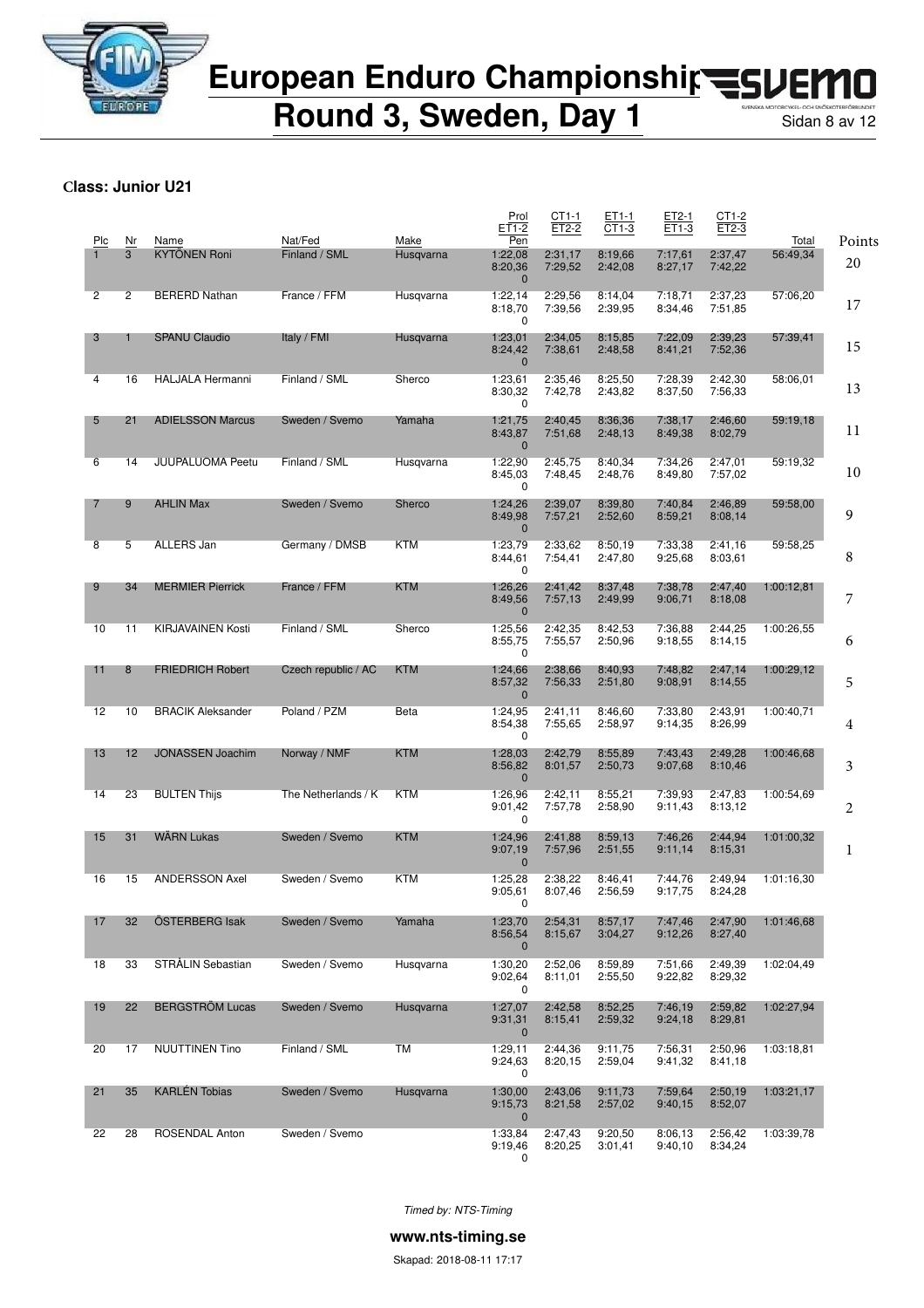

### European Enduro Championshir<br /> **EUROPERION** n

### **Round 3, Sweden, Day 1** Sidan 9 av 12

| 23 | 30 | <b>WOLFF Oskar</b>    | Germany / DMSB      | Husqvarna  | 1:30,79<br>9:37,60<br>$\Omega$ | 2:50.60<br>8:26,20 | 9:13,77<br>3:08.85 | 7:59,50<br>9:59.63  | 2:57,27<br>8:47.03 | 1:04:31.24     |
|----|----|-----------------------|---------------------|------------|--------------------------------|--------------------|--------------------|---------------------|--------------------|----------------|
| 24 | 25 | <b>HENBERG Dennis</b> | Sweden / Svemo      | Sherco     | 1:31,50<br>9:29,40<br>0        | 2:53,15<br>8:32,94 | 9:20,48<br>3:03.82 | 8:14,94<br>9:44,24  | 2:57,67<br>8:51.08 | 1:04:39.22     |
| 25 | 24 | <b>GORL Hampus</b>    | Sweden / Svemo      | <b>KTM</b> | 1:34,68<br>9:28,98<br>$\Omega$ | 2:52,51<br>8:24.62 | 9:36.67<br>3:05.60 | 8:05,13<br>10:00,80 | 2:54,32<br>8:47.98 | 1:04:51,29     |
| 26 | 20 | ASK Herman Aaslesta   | Norway / NMF        | <b>KTM</b> | 1:29,50<br>9:37,25<br>0        | 2:53,40<br>8:28,97 | 9:36.88<br>3:11,37 | 8:14.19<br>10:10.95 | 3:04,32<br>8:58.15 | 1:05:44.98     |
| 27 | 18 | <b>COLES Alfie</b>    | Great Britain / ACU | Husqvarna  | 1:31,74<br>9:23,77<br>$\Omega$ | 2:53,67<br>8:50,28 | 9:19.36<br>3:22,23 | 8:06,75<br>10:10.99 | 3:00,29<br>9:12,94 | 1:05:52,02     |
| 28 | 29 | <b>TOUKOLA Niko</b>   | Finland / SML       | <b>TM</b>  | 1:28,89<br>9:42,63<br>2:00     | 3:00.11<br>8:30,79 | 9:31.37<br>3:02,40 | 8:24.79<br>10:05.02 | 3:04.75<br>9:08,14 | 1:07:58.89     |
|    | 27 | <b>NORRBIN Albin</b>  | Sweden / Svemo      | Husqvarna  | 1:25,52<br>9:39,66<br>$\Omega$ | 2:47,95            | 8:46.90            | 7:38,87             | 2:47,34            | <b>RETIRED</b> |
|    | 4  | <b>TOUKOLA Toni</b>   | Finland / SML       | <b>TM</b>  | 1:23,75<br>0                   | 2:38.11            | 8:38.10            |                     |                    | <b>RETIRED</b> |
|    | 36 | <b>RÖNNING Lukas</b>  | Sweden / Svemo      | Yamaha     | 1:36,50<br>$\bf{0}$            | 2:54.23            |                    |                     |                    | <b>RETIRED</b> |

*Timed by: NTS-Timing*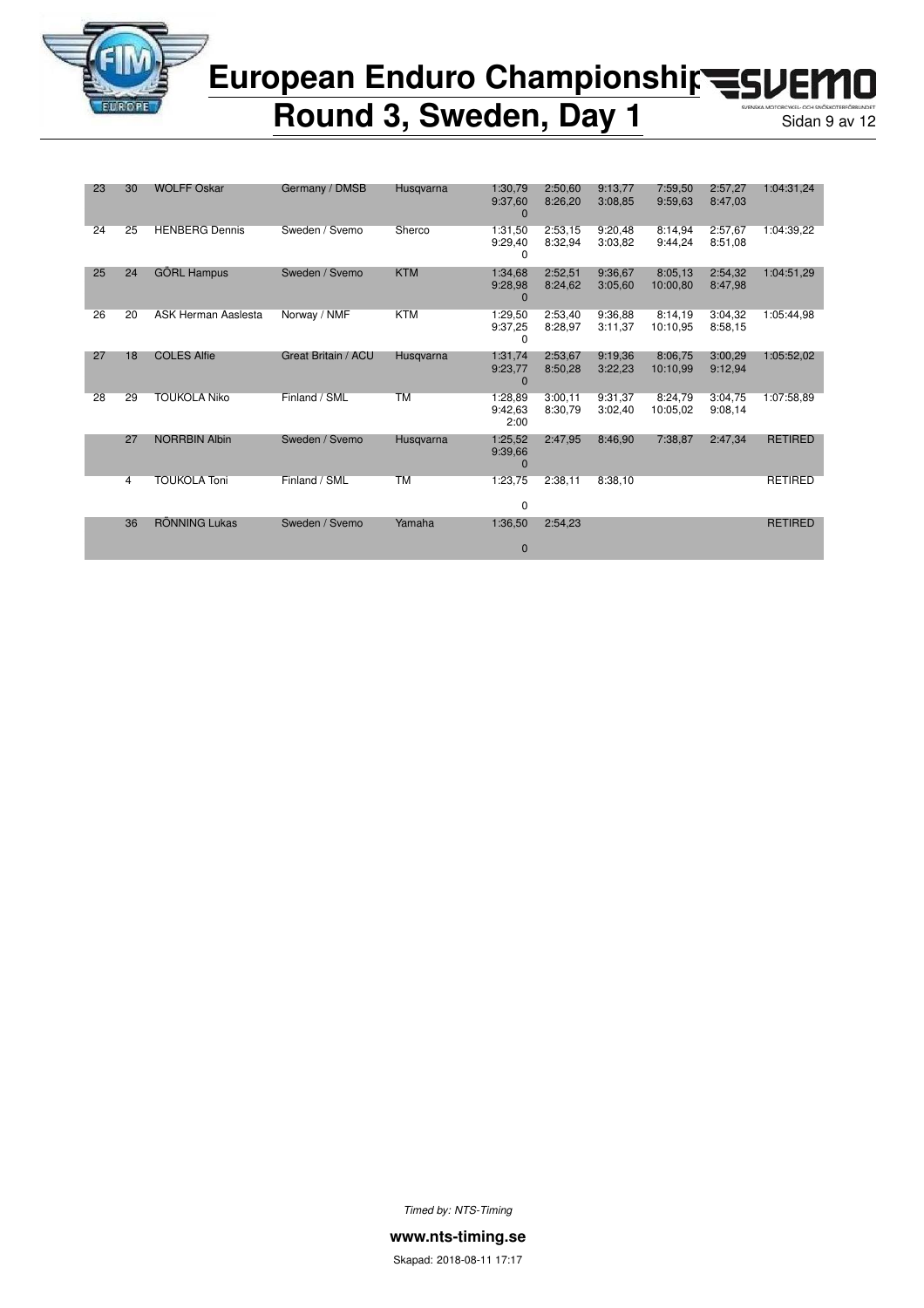

**Round 3, Sweden, Day 1** Sidan 10 av 12

#### **Class: Women**

| Plc            | Nr  | Name                     | Nat/Fed             | Make       | Prol<br>ET1-2<br>Pen                | CT1-1<br>ET2-2      | ET1-1<br>CT1-3      | ET2-1<br>ET1-3       | CT1-2<br>$ET2-3$    | Total          | Points |
|----------------|-----|--------------------------|---------------------|------------|-------------------------------------|---------------------|---------------------|----------------------|---------------------|----------------|--------|
|                | 551 | <b>KÄRKKÄINEN Sanna</b>  | Finland / SML       | <b>KTM</b> | 1:29,21<br>9:25,00<br>$\mathbf{0}$  | 2:53,86<br>8:23,85  | 9:12,60<br>3:03,35  | 8:10,07<br>9:40,99   | 3:00,65<br>8:38,60  | 1:03:58.18     | 20     |
| 2              | 565 | <b>KARLSSON Emelie</b>   | Sweden / Svemo      | <b>TBA</b> | 1:33,05<br>9:20,08<br>0             | 2:53,15<br>8:42,26  | 9:30.65<br>3:05,76  | 8:12.66<br>9:45,47   | 2:58,13<br>8:48,51  | 1:04:49.72     | 17     |
| 3              | 553 | <b>BERZELIUS Hanna</b>   | Sweden / Svemo      | Husqvarna  | 1:34,64<br>9:25,57<br>$\mathbf 0$   | 2:52,65<br>8:39,58  | 9:19.52<br>3:08,59  | 8:13,92<br>9:50,54   | 3:11,63<br>9:32,61  | 1:05:49,25     | 15     |
| 4              | 552 | <b>KLINK Nina</b>        | The Netherlands / K | <b>KTM</b> | 1:35,37<br>9:57,56<br>0             | 2:56.36<br>9:00,16  | 9:41.17<br>3:12,94  | 8:23,41<br>10:11.14  | 3:02.93<br>9:21,81  | 1:07:22,85     | 13     |
| 5              | 557 | <b>HOLMES Nieve</b>      | Great Britain / ACU | Sherco     | 1:36,76<br>9:52,45<br>$\mathbf 0$   | 3:00,53<br>8:51,57  | 9:46,59<br>3:19,73  | 8:33.79<br>10:31,61  | 3:07,22<br>9:14,88  | 1:07:55,13     | 11     |
| 6              | 555 | <b>REIMANDER Martina</b> | Sweden / Svemo      | <b>KTM</b> | 1:33,59<br>10:01,19<br>0            | 2:56,73<br>8:53,42  | 9:45.64<br>3:14,85  | 8:44,60<br>10:29,53  | 3:03,59<br>9:14,34  | 1:07:57,48     | 10     |
| 7              | 554 | <b>ELVIN Amanda</b>      | Sweden / Svemo      | Husqvarna  | 1:33,28<br>9:53,66<br>$\mathbf 0$   | 3:01,27<br>8:53,99  | 9:52,01<br>3:17,72  | 8:38,40<br>10:27,21  | 3:10,99<br>9:15,35  | 1:08:03,88     | 9      |
| $\overline{8}$ | 556 | <b>ROSSAT Audrey</b>     | France / FFM        | Husqvarna  | 1:33,83<br>10:21,87<br>0            | 3:00,95<br>9:04,07  | 10:09.87<br>3:18,38 | 8:51,19<br>10:52,33  | 3:11.99<br>9:39,64  | 1:10:04,12     | 8      |
| 9              | 561 | <b>REIMANDER Emilia</b>  | Sweden / Svemo      | KTM        | 1:33,34<br>10:11,97<br>$\mathbf 0$  | 2:57,17<br>9:32,89  | 9:47,83<br>3:25,31  | 8:39.81<br>11:02,25  | 3:37,49<br>9:49,42  | 1:10:37,48     | 7      |
| 10             | 568 | <b>FIDJE Mette</b>       | Norway / NMF        | Sherco     | 1:36,33<br>10:21,06<br>0            | 3:07.54<br>9:26,58  | 9:53.25<br>3:21,46  | 8:58,39<br>10:56.69  | 3:06.01<br>9:52,69  | 1:10:40,00     | 6      |
| 11             | 562 | <b>DANZ Vanessa</b>      | Germany / DMSB      | KTM        | 1:33,33<br>10:18,85<br>$\mathbf{0}$ | 3:02,21<br>9:05,79  | 10:08,14<br>3:26,89 | 8:39,87<br>11:24,35  | 3:10,81<br>9:50,47  | 1:10:40,71     | 5      |
| 12             | 563 | <b>WENNBOM Emma</b>      | Sweden / Svemo      | Husqvarna  | 1:49,19<br>10:14,54<br>0            | 3:13,98<br>9:24,32  | 10:17,45<br>3:26,52 | 8:59,27<br>10:42,04  | 3:17,09<br>9:55,47  | 1:11:19,87     | 4      |
| 13             | 564 | <b>BORG NILSSON Emel</b> | Sweden / Svemo      | KTM        | 1:41,82<br>10:14,81<br>$\mathbf{0}$ | 3:10,07<br>9:18,99  | 10:03,12<br>3:26,58 | 9:18,94<br>10:57,20  | 3:26,98<br>9:44,17  | 1:11:22,68     | 3      |
| 14             | 559 | NOVACKOVA Zuzana         | Czech republic / AC | Husqvarna  | 1:39,41<br>10:32,38<br>0            | 3:12.95<br>9:36,68  | 10:13,48<br>3:31,65 | 8:59,78<br>10:59,57  | 3:21,04<br>10:13,34 | 1:12:20,28     | 2      |
| 15             | 566 | TURKKI lina              | Finland / SML       | Husqvarna  | 1:42,76<br>10:51,59<br>$\mathbf 0$  | 3:16.22<br>10:01,58 | 10:38,99<br>3:40,98 | 9:14.79<br>11:54,51  | 3:22,55<br>10:27,26 | 1:15:11.23     | 1      |
| 16             | 560 | KARIKUUSI Annamari       | Finland / SML       | Yamaha     | 1:39.48<br>10:39,96<br>$\Omega$     | 3:16,72<br>9:58,93  | 10:31,39<br>3:40,24 | 11:31,10<br>11:23,38 | 3:34,94<br>10:36,86 | 1:16:53,00     |        |
| 17             | 567 | <b>MAIER Nadine</b>      | Germany / DMSB      | Husqvarna  | 1:58,27<br>11:22,63<br>$\mathbf 0$  | 3:58,76<br>10:22,86 | 11:09,10<br>4:05,32 | 9:33,98<br>12:30,33  | 3:35,84<br>10:51,12 | 1:19:28,21     |        |
| 18             | 569 | SIEVÄNEN Pauliina        | Finland / SML       | <b>KTM</b> | 1:54,10<br>11:17,49<br>0            | 3:35,69<br>10:43,26 | 11:32,34<br>4:05,21 | 10:26,59<br>12:44,56 | 3:46,90<br>11:35,38 | 1:21:41,52     |        |
|                | 558 | SIEKKINEN Jennifer       | Finland / SML       | <b>KTM</b> | 1:38,15<br>$\bf{0}$                 | 3:08,91             | 10:15,52            | 9:02,09              | 3:13,87             | <b>RETIRED</b> |        |
|                |     |                          |                     |            |                                     |                     |                     |                      |                     |                |        |

*Timed by: NTS-Timing*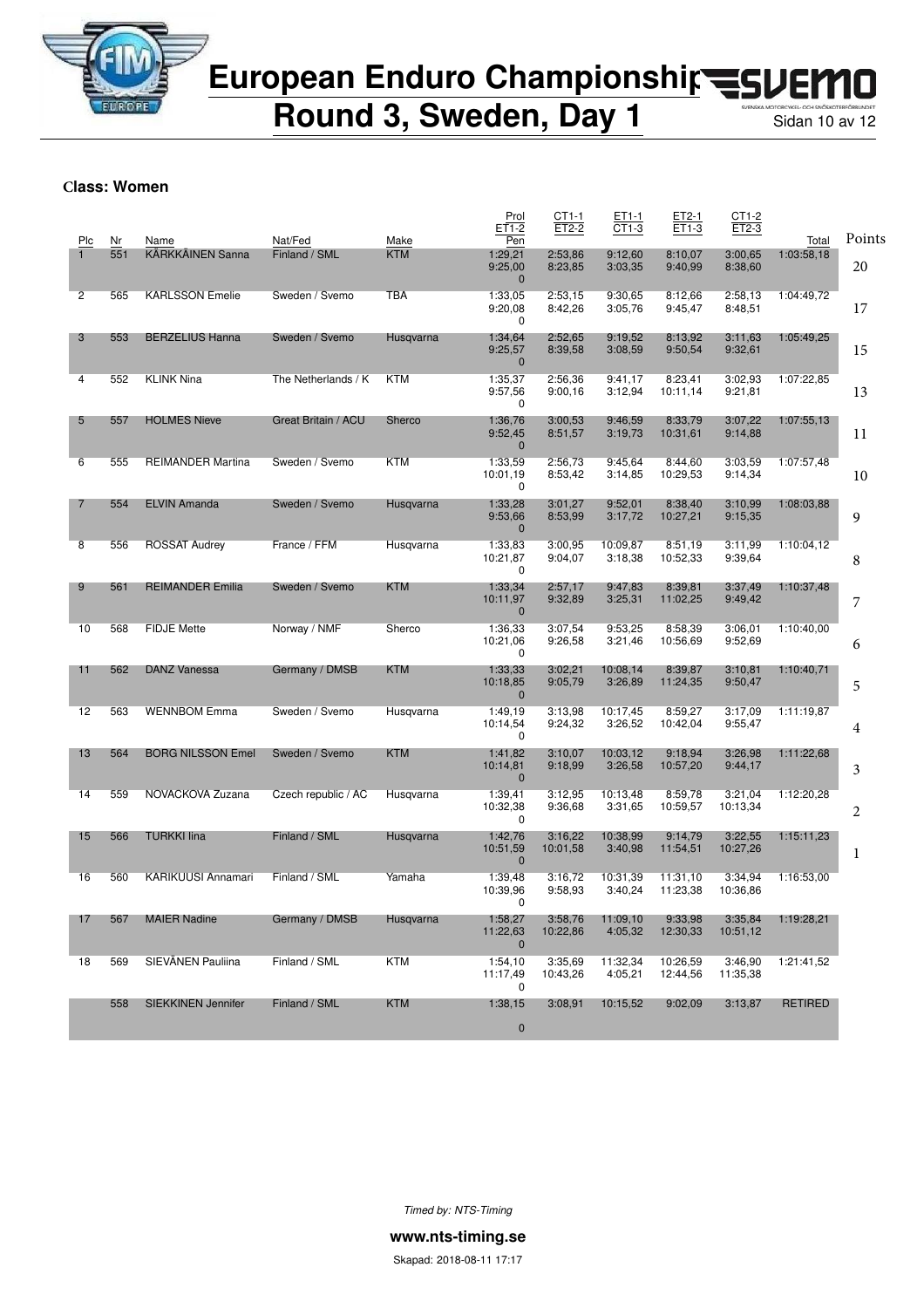

**Round 3, Sweden, Day 1** Sidan 11 av 12

**Class: Senior**

| Plc            | Nr  | Name                      | Nat/Fed             | Make       | Prol<br>ET1-2<br>Pen                | CT1-1<br>ET2-2     | ET1-1<br>CT1-3      | ET2-1<br>ET1-3      | CT1-2<br>ET2-3     | Total      | Points |
|----------------|-----|---------------------------|---------------------|------------|-------------------------------------|--------------------|---------------------|---------------------|--------------------|------------|--------|
| $\mathbf{1}$   | 516 | <b>ERIKSSON Anders</b>    | Sweden / Svemo      | Sherco     | 1:24,48<br>8:48,78<br>$\mathbf 0$   | 2:45.13<br>8:03,99 | 8:44,76<br>2:51,10  | 7:49,43<br>8:56,94  | 2:47,19<br>8:21,08 | 1:00:32,88 | 20     |
| $\overline{2}$ | 501 | <b>KRYWULT Sebastian</b>  | Poland / PZM        | <b>KTM</b> | 1:26,49<br>8:53,72<br>0             | 2:40.76<br>8:05,41 | 8:47,88<br>2:50,93  | 7:46.85<br>9:10,00  | 2:47,27<br>8:25,41 | 1:00:54,72 | 17     |
| 3              | 504 | PUOTSAARI Juha            | Finland / SML       | <b>KTM</b> | 1:28,20<br>9:02,96<br>$\mathbf{0}$  | 2:45,38<br>8:14,87 | 8:53,44<br>2:53,04  | 7:53,97<br>9:18,96  | 2:48,75<br>8:35,56 | 1:01:55,13 | 15     |
| 4              | 502 | PAAVOLA Mika              | Finland / SML       | Husqvarna  | 1:27,51<br>8:59,57<br>0             | 2:57,34<br>8:10,53 | 9:02,28<br>2:57,34  | 8:01,85<br>9:13,57  | 2:54,02<br>8:28,82 | 1:02:12,83 | 13     |
| 5              | 503 | <b>MUKKALA Janne</b>      | Finland / SML       | <b>KTM</b> | 1:26,68<br>9:05,99<br>$\mathbf{0}$  | 2:48,35<br>8:14,14 | 8:58,87<br>3:01,08  | 7:54,18<br>9:23,74  | 2:51,87<br>8:37,78 | 1:02:22,68 | 11     |
| 6              | 505 | <b>KIEDROWSKI Sven</b>    | Germany / DMSB      | Husqvarna  | 1:26,09<br>9:20,07<br>0             | 2:46,45<br>8:17,42 | 9:17,81<br>2:57,19  | 8:02.03<br>9:27,48  | 2:52.63<br>8:40,48 | 1:03:07.65 | 10     |
| 7              | 508 | <b>ANDERSSON Patrik</b>   | Sweden / Svemo      | <b>KTM</b> | 1:30,87<br>9:19,46<br>$\mathbf{0}$  | 2:45,54<br>8:24,69 | 9:11,74<br>3:02,79  | 8:05,93<br>9:40,34  | 2:54,77<br>8:46,77 | 1:03:42,90 | 9      |
| 8              | 525 | <b>BERGLUND Roger</b>     | Sweden / Svemo      | <b>KTM</b> | 1:27,00<br>9:18,67<br>0             | 2:54,50<br>8:38,55 | 9:08.50<br>3:05,41  | 8:10.33<br>9:38,11  | 2:57,68<br>8:52,64 | 1:04:11,39 | 8      |
| 9              | 509 | <b>KALLIOINEN Arto</b>    | Finland / SML       | <b>KTM</b> | 1:33,27<br>9:30,88<br>$\mathbf{0}$  | 3:00.97<br>8:34,04 | 9:17,56<br>3:05,78  | 8:10,37<br>9:40,88  | 2:58,36<br>9:06,35 | 1:04:58,46 | 7      |
| 10             | 522 | <b>PERSSON Mikael</b>     | Sweden / Svemo      | KTM        | 1:30,61<br>9:27,33<br>0             | 2:57,27<br>8:40,07 | 9:23.68<br>3:08,24  | 8:18,28<br>9:45,47  | 3:01,46<br>9:06,19 | 1:05:18,60 | 6      |
| 11             | 506 | <b>ENJALA Santeri</b>     | Finland / SML       | Honda      | 1:29,52<br>9:30,10<br>$\mathbf{0}$  | 3:00,91<br>8:46,01 | 9:19,17<br>3:09,39  | 8:18,18<br>10:12,28 | 2:59,65<br>9:07,85 | 1:05:53,06 | 5      |
| 12             | 527 | FROSTAD Gjermund          | Norway / NMF        | Husqvarna  | 1:27,98<br>9:46,17<br>0             | 2:53,83<br>8:36,30 | 9:59.62<br>3:11,37  | 8:22,64<br>10:13,49 | 3:00,30<br>9:02,75 | 1:06:34.45 | 4      |
| 13             | 511 | <b>WIBERG Mikael</b>      | Sweden / Svemo      | Husqvarna  | 1:29,12<br>9:44,81<br>$\mathbf{0}$  | 2:51,76<br>8:45,83 | 9:32,94<br>3:09,93  | 8:36,24<br>10:16,55 | 3:01,40<br>9:17,66 | 1:06:46,24 | 3      |
| 14             | 512 | LINDROOS Pasi             | Finland / SML       | <b>KTM</b> | 1:31,80<br>9:48,71<br>0             | 2:54,33<br>8:39,86 | 9:46,72<br>3:11,80  | 8:19,31<br>10:25,05 | 3:01.51<br>9:09.19 | 1:06:48.28 | 2      |
| 15             | 529 | <b>HOLMEN Anders</b>      | Norway / NMF        | <b>KTM</b> | 1:31,23<br>9:50,98<br>$\mathbf{0}$  | 2:54,62<br>8:43,53 | 9:37,72<br>3:11,61  | 8:30,94<br>10:07,23 | 3:09,94<br>9:18,85 | 1:06:56,65 | 1      |
| 16             | 513 | <b>ELM Olle</b>           | Sweden / Svemo      | KTM        | 1:32,52<br>10:01,42<br>0            | 2:58,56<br>8:53,50 | 9:34,42<br>3:08,64  | 8:20,45<br>10:16,89 | 3:00,70<br>9:20,95 | 1:07:08,05 |        |
| 17             | 528 | <b>GUSTAVSSON Kim</b>     | Sweden / Svemo      | Husqvarna  | 1:32,68<br>9:34,81<br>$\mathbf 0$   | 3:05,65<br>8:36,42 | 10:04.07<br>3:26,99 | 8:28,01<br>10:21,10 | 3:03.86<br>8:56,42 | 1:07:10,01 |        |
| 18             | 523 | <b>WESTIN Pelle</b>       | Sweden / Svemo      | <b>KTM</b> | 1:33,24<br>9:51,29<br>0             | 2:59,04<br>8:48,06 | 9:41,15<br>3:12,34  | 8:29.89<br>10:18,97 | 3:08,11<br>9:25,74 | 1:07:27,83 |        |
| 19             | 519 | <b>KÅBERG Emil</b>        | Sweden / Svemo      | <b>KTM</b> | 1:33,83<br>9:49,58<br>$\mathbf{0}$  | 3:06,20<br>8:42,91 | 9:28,17<br>3:30,64  | 8:28,64<br>9:57,88  | 3:04,34<br>9:46,56 | 1:07:28,75 |        |
| 20             | 526 | <b>WOLTER Thomas</b>      | Germany / DMSB      | KTM        | 1:33,75<br>10:15,45<br>0            | 2:57,91<br>8:53,19 | 9:58,75<br>3:16,46  | 8:41,81<br>10:36,95 | 3:04,66<br>9:33,31 | 1:08:52,24 |        |
| 21             | 514 | <b>ANDERSSON Christer</b> | Sweden / Svemo      | <b>KTM</b> | 1:37,33<br>10:08,18<br>$\mathbf{0}$ | 3:00,85<br>8:50,37 | 10:00,78<br>3:17,25 | 8:32,56<br>10:55,74 | 3:05,69<br>9:27,08 | 1:08:55,83 |        |
| 22             | 510 | HOLY David                | Czech republic / AC | <b>KTM</b> | 1:32,07<br>9:55,55<br>0             | 3:00,77<br>9:17,70 | 9:54.65<br>3:12,16  | 8:42,32<br>10:33,78 | 3:06,89<br>9:50,96 | 1:09:06,85 |        |

*Timed by: NTS-Timing*

**www.nts-timing.se**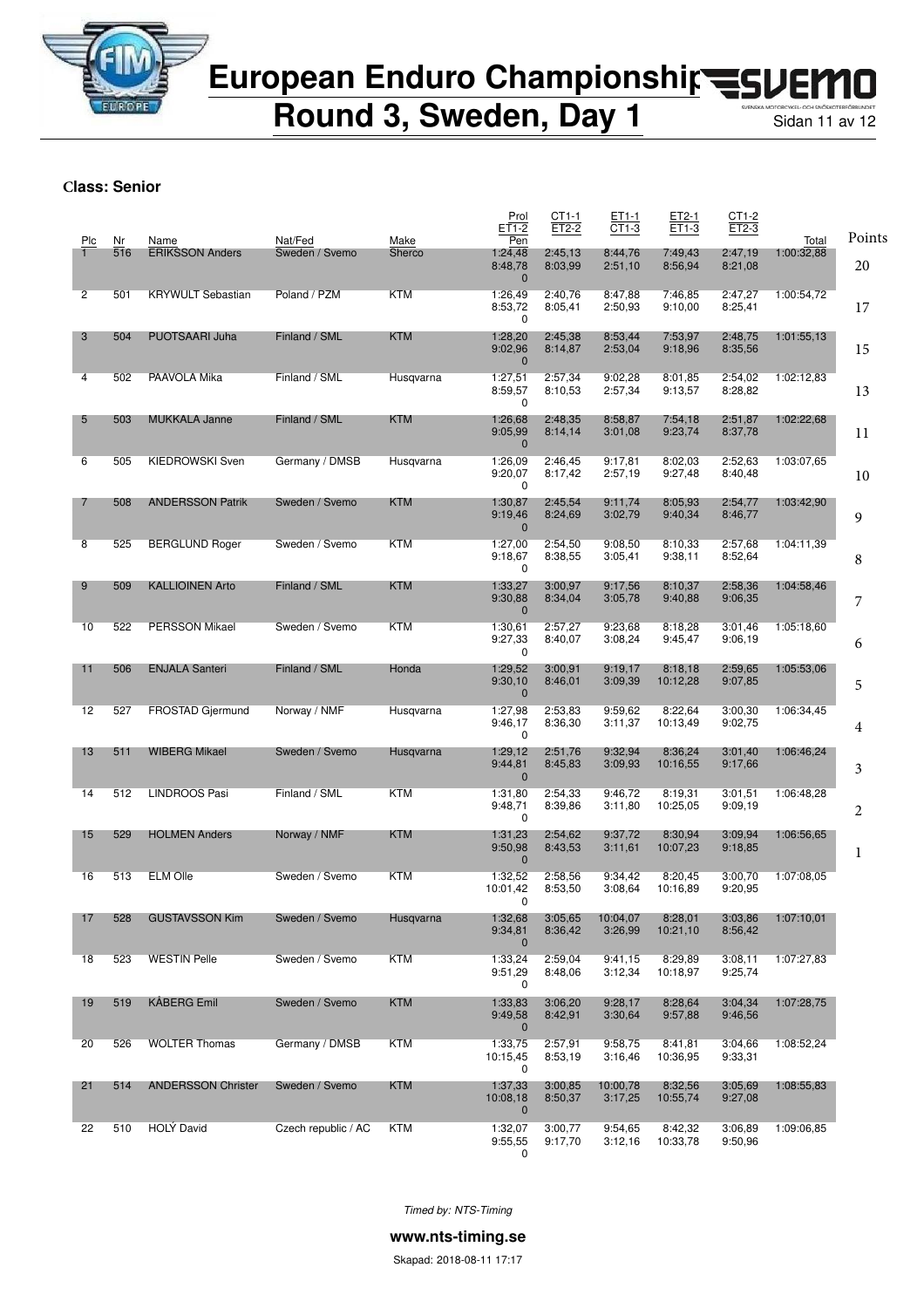

### European Enduro Championshir<br /> **European Enduro Championship<br />
<a>
FLOPED** П

### **Round 3, Sweden, Day 1** Sidan 12 av 12

| 23 | 518 | <b>JOHANSSON Daniel</b> | Sweden / Svemo      | Sherco     | 1:45,19<br>10:11,59      | 3:04.07<br>9:00.82 | 9:53,59<br>3:18,68  | 8:46,92<br>10:41.27 | 3:08,67<br>9:24,35  | 1:09:15,15     |
|----|-----|-------------------------|---------------------|------------|--------------------------|--------------------|---------------------|---------------------|---------------------|----------------|
|    |     |                         |                     |            | 0                        |                    |                     |                     |                     |                |
| 24 | 517 | <b>NYHOLM Anders</b>    | Sweden / Svemo      | Beta       | 1:33,90<br>10:13.65<br>0 | 3:04.71<br>9:05.51 | 9:54.96<br>3:18,31  | 8:38,34<br>10:38,81 | 3:29.25<br>9:41,74  | 1:09:39.18     |
| 25 | 515 | <b>MOULIJN Leonard</b>  | The Netherlands / K | <b>KTM</b> | 1:40.09<br>11:10.04<br>0 | 3:11.81<br>9:43.40 | 10:55.77<br>3:32,54 | 9:15.79<br>11:45,57 | 3:19.53<br>10:11,09 | 1:14:45,63     |
|    | 507 | <b>JACKMAN James</b>    | Great Britain / ACU | Yamaha     | 2:00,00                  |                    |                     |                     |                     | <b>RETIRED</b> |

0

*Timed by: NTS-Timing*